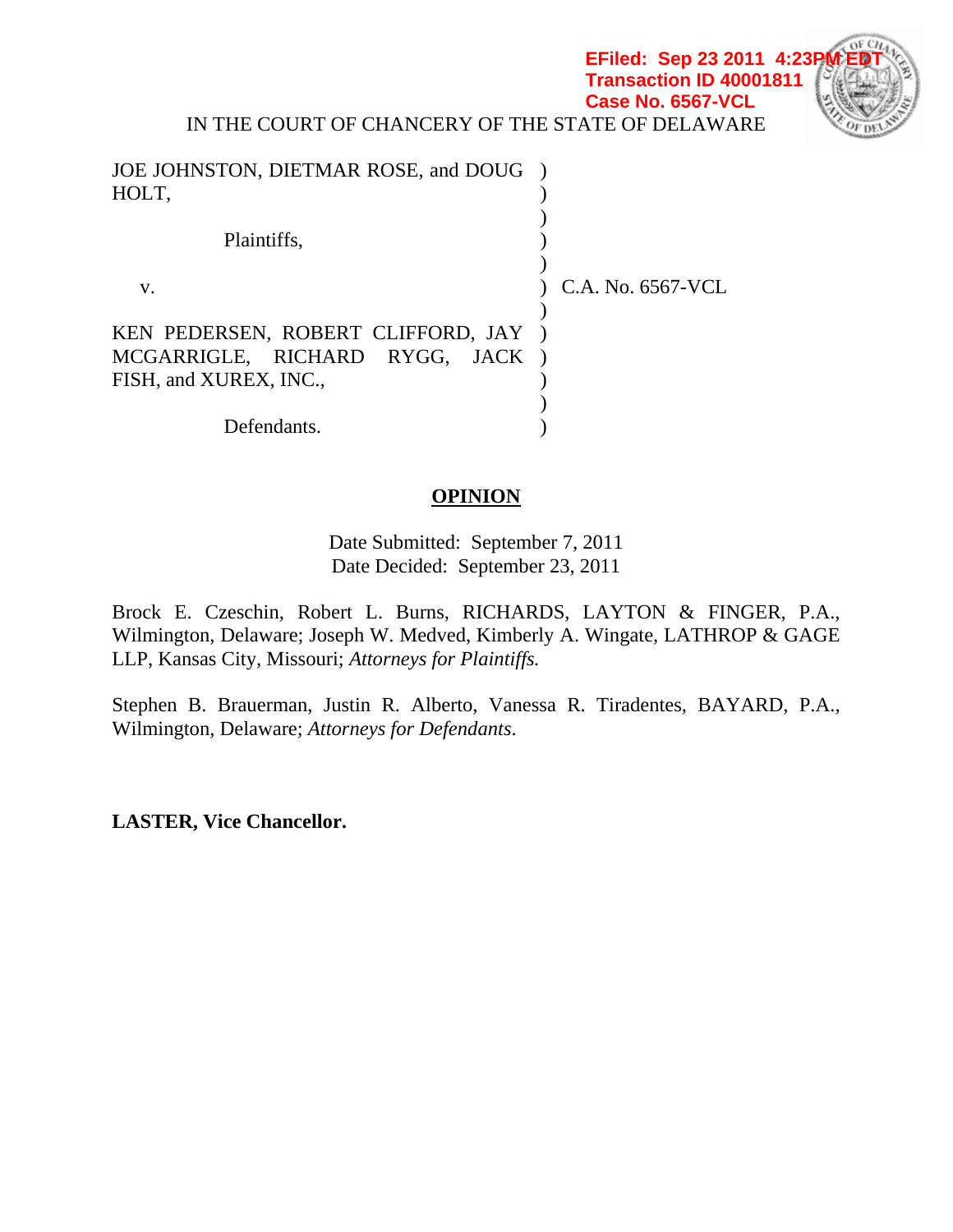In this action brought pursuant to 8 *Del. C.* § 225, the plaintiffs seek a determination that certain written consents validly removed the defendant directors and replaced them with a new slate. The defendant directors contend that they could not be removed or a new slate elected without the consent of a majority of the Series B Preferred Stock. Applying enhanced scrutiny, I hold that the defendant directors breached their fiduciary duties when issuing the Series B Preferred Stock. Although they honestly believed they were acting in the best interests of the company, they breached their duty of loyalty by structuring the stock issuance to prevent an insurgent group from waging a successful proxy contest. The class vote provision therefore cannot be given effect, and the written consents validly elected a new board.

## **I. FACTUAL BACKGROUND**

These are the facts as found after a two-day trial.

**A. Xurex** 

Xurex is an early-stage company engaged in the development and sale of protective coatings derived from nano-technology invented by Bo Gimvang. Since its founding in March 2005, Xurex has struggled to commercialize Gimvang's technology. Xurex's coatings historically perform well in laboratory tests, but vaporize when exposed to hostile real-world environmental factors like sunlight and air. As Xurex reported in a 2011 letter to stockholders, "[a]ctual field test[s] of [Xurex] products were pretty much all failures." JX 159 at 3.

Only one company has been able to develop a functional product from Xurex's technology: DuraSeal Pipe Coatings Company ("DuraSeal"), headed by plaintiff Joe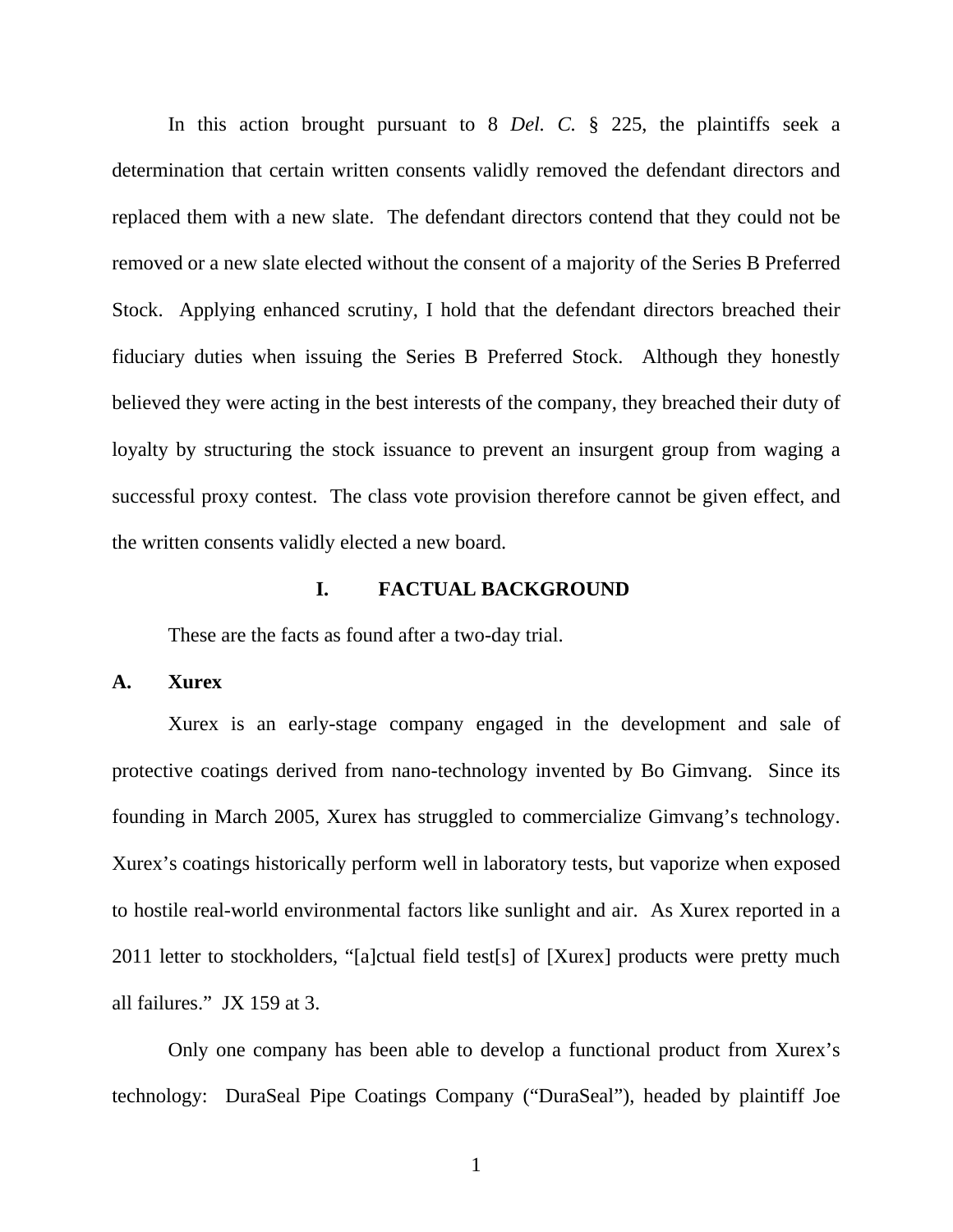Johnston. After Johnston's investor group lost approximately \$500,000 in a disastrous attempt to sell Xurex coatings intended for residential use, Johnston set out to identify airless and sunlight-free environments where Xurex's volatile technology might succeed. It took approximately \$600,000 and countless hours of research and testing, but Johnston and his team eventually discovered a unique method of using Xurex coatings to prevent corrosion, reduce abrasion, and extend the life of down-hole pumps and pipes in the oil and gas industry. Johnston formed DuraSeal to pursue this business. In October 2008, DuraSeal and Xurex entered into a letter agreement authorizing DuraSeal to distribute Xurex's HabraCoat-SA and PenetrAct-SA products.

In the ensuing three years, DuraSeal has grown its business steadily, and DuraSeal now potentially sits on the cusp of a major expansion. Unfortunately for Xurex, DuraSeal's success has been unique. Xurex has never developed a commercial product of its own, and no other distributor has been able to penetrate a commercial market. Today, DuraSeal remains Xurex's only customer and is responsible for 99% of Xurex's sales. The company's only non-DuraSeal revenue recently came from one drum of product sold for \$20,000 to a distributor who wanted to research potential applications in the concrete industry.

## **B. A Winter Of Investor Discontent**

After founding Xurex, Gimvang and an early CEO named Bob Bishop raised \$10 million dollars from outside investors based on private placement memoranda that made expansive claims about Xurex's technology and prospects. As a result of these private placements, prior to the issuance of the Series B Preferred challenged in this action,

2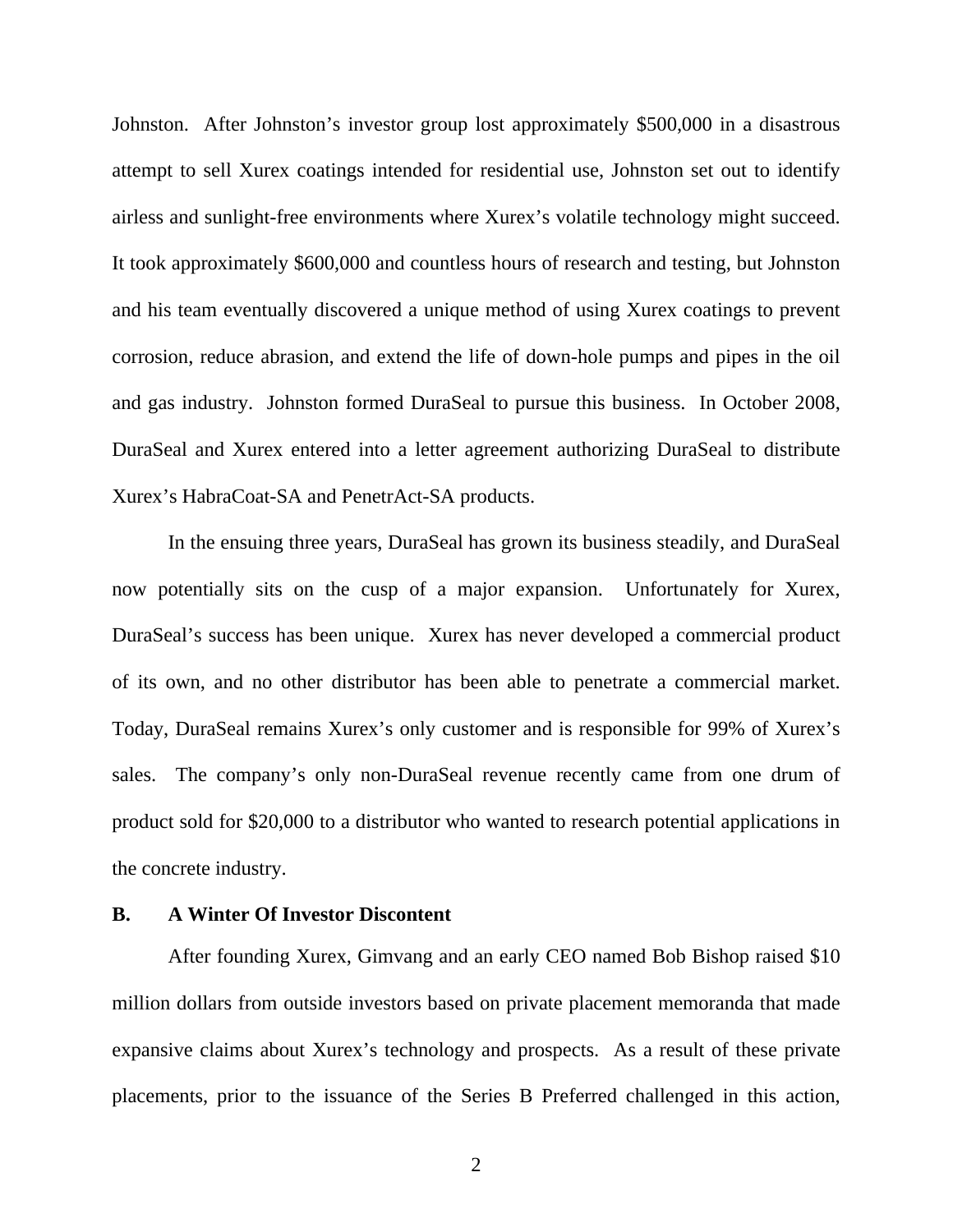Xurex had outstanding 32,046,313 shares of common stock and 15,069,850 shares of Series A Preferred Stock. The Series A Preferred carried one vote per share and voted with the common stock on an as-converted basis. Gimvang and Bishop together controlled a majority of the company's outstanding voting power.

Many of the investors who purchased the common stock and Series A Preferred were sophisticated backers of early-stage companies who expected "much better than average returns." JX 12 at 1. Instead, they watched Bishop and Gimvang burn through their capital by spending \$1.7 million on manufacturing equipment that Xurex has never used, entering into a long-term lease for an industrial facility outside of Albuquerque that Xurex only partially occupies as its headquarters, and approving large salaries and expense reimbursements for themselves and other members of management.

In 2009, Bishop and Gimvang faced a rising tide of stockholder discontent. They hired Rex Powers, an executive recruiter, who identified Bill Loven as a candidate for CEO. Bishop stepped down in favor of Loven. Soon after taking office, Loven began to investigate allegations that Gimvang and Bishop defrauded investors and misused company funds. After finding evidence to support the allegations, Loven pursued them vigorously.

Thus began a tumultuous season that witnessed three successive control contests. Gimvang and Bishop promptly reminded Loven that they controlled a majority of Xurex's outstanding voting power. They gave proxies for their shares to Powers, who used the proxies to remove Loven and the rest of the Xurex board. In their place, Powers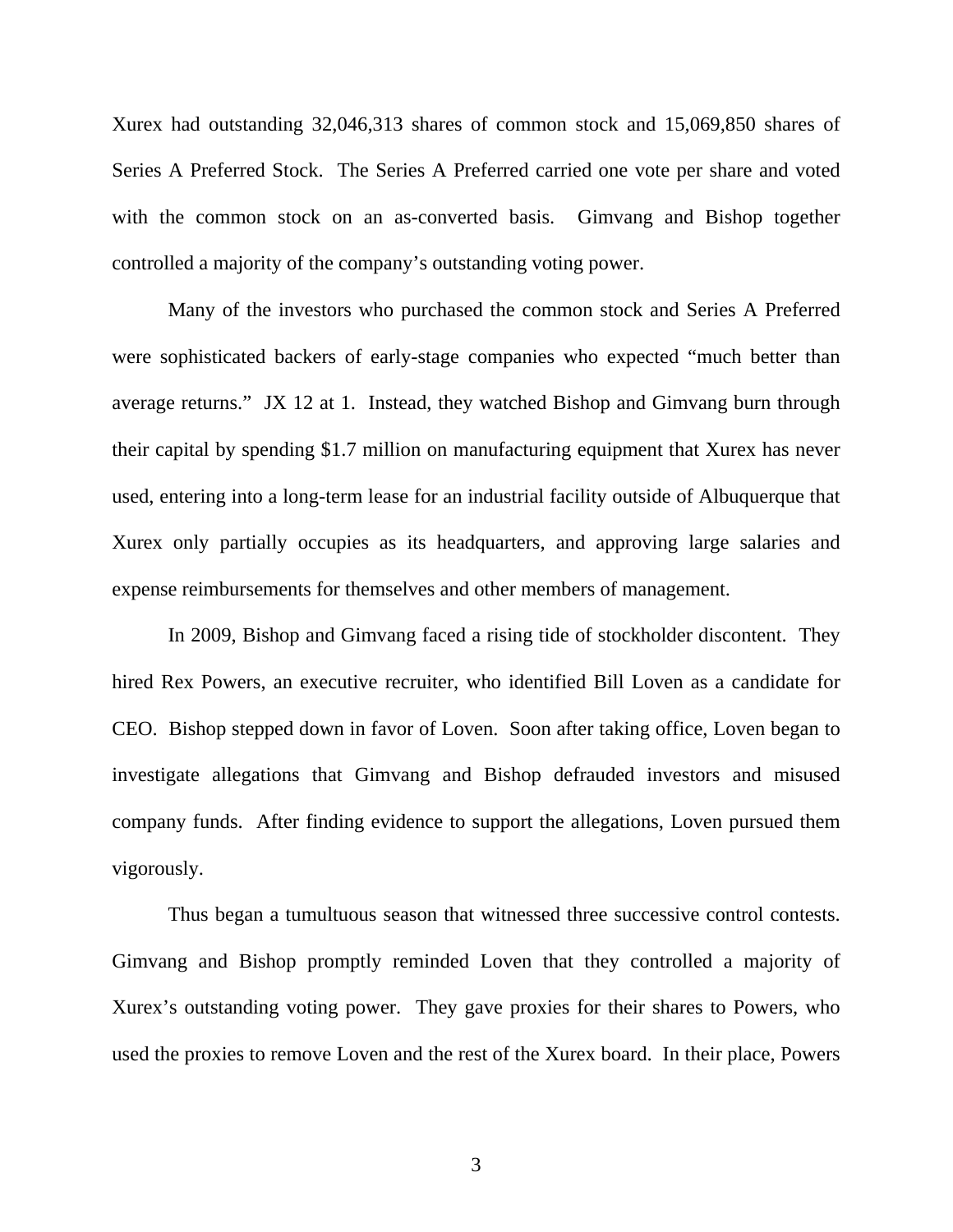elected himself and defendant Robert Clifford. In October 2009, Powers added defendant Ken Pedersen as an additional director.

At the time, Xurex faced a financial crisis. It had perhaps \$9,000 in the bank and was burdened by the long-term lease on its largely unused Albuquerque facility. To stabilize the company, Powers, Pedersen, and Clifford offered DuraSeal a new licensing deal. In an agreement ultimately executed on January 13, 2010, DuraSeal received exclusive rights to market and sell all Xurex products (past, present, and future) to the North American oil and gas industry until October 1, 2018. In return, DuraSeal paid an up-front license fee of \$200,000, made initial purchases of Xurex product totaling \$100,000, and agreed to pay a monthly royalty calculated as a percentage of its revenues from Xurex products. DuraSeal also committed to minimum purchase requirements.

In December 2009, however, the licensing agreement was still in the works. At a meeting of stockholders held that month, Powers, Pedersen, and Clifford could do little more than present plans for addressing Xurex's problems. Approximately 50-60 stockholders attended and vented their frustrations with the company. During the meeting, the board creatively offered to hold an election of directors by written ballot. Any stockholder would be permitted to nominate candidates, the company would prepare and distribute mail-in ballots, and the deadline for submitting votes would be February 5, 2010.

On January 11, 2010, the board distributed to stockholders the procedures for the mail-in election. On January 12, an investor named Richard Fox arrived at Xurex's headquarters with proxies purportedly representing a majority of Xurex's outstanding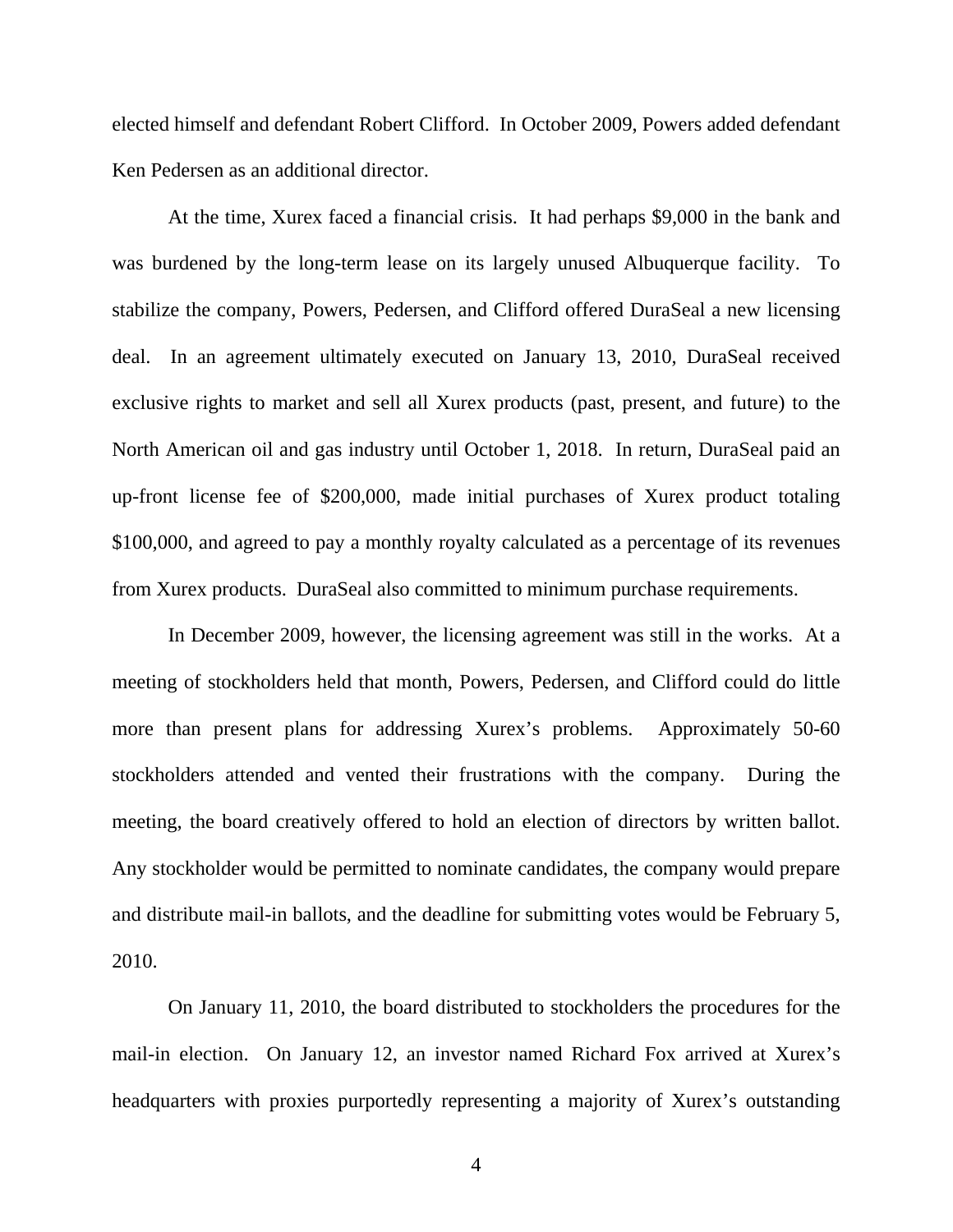voting power. The critical proxy came from Gimvang, who alone controlled 43.5% of the company's voting power through his ownership of common stock. Gimvang had revoked the proxy he previously granted to Powers, and the defendants suspect that Bishop orchestrated the insurgency after the Xurex board determined that he misused company funds. Clifford reviewed the proxies, concluded that they represented at most 49% of the company's voting power, and accepted only 48% as valid. Clifford also informed Gimvang about the long-term license deal with DuraSeal. Gimvang withdrew his support from Fox, and Fox graciously exited the Xurex scene.

The deadline for the mail-in election was February 5, 2010. On January 25, Powers, Pedersen, and Clifford sent a letter to stockholders announcing the long-term license agreement and summarizing the company's historic struggles. The directors noted that the funds from the license agreement would "help keep us going until a combination of new investment and margin from greatly expanded sales stabilize our finances, and put us in a position to really capitalize on the technology." JX 12 at 2.

When the mail-in ballots were counted, Powers, Pedersen, Clifford, defendant Jay McGarrigle, and plaintiff Dietmar Rose had received the most votes. After company counsel expressed understandable concern about the validity of the mail-in election mechanism, the existing directors (Powers, Pedersen, and Clifford) added McGarrigle and Rose to the board by filling vacancies. Disagreements soon arose between Powers and Rose, and Rose resigned. The remaining directors filled the ensuing vacancy with Richard Rygg, who had received the next highest number of mail-in votes.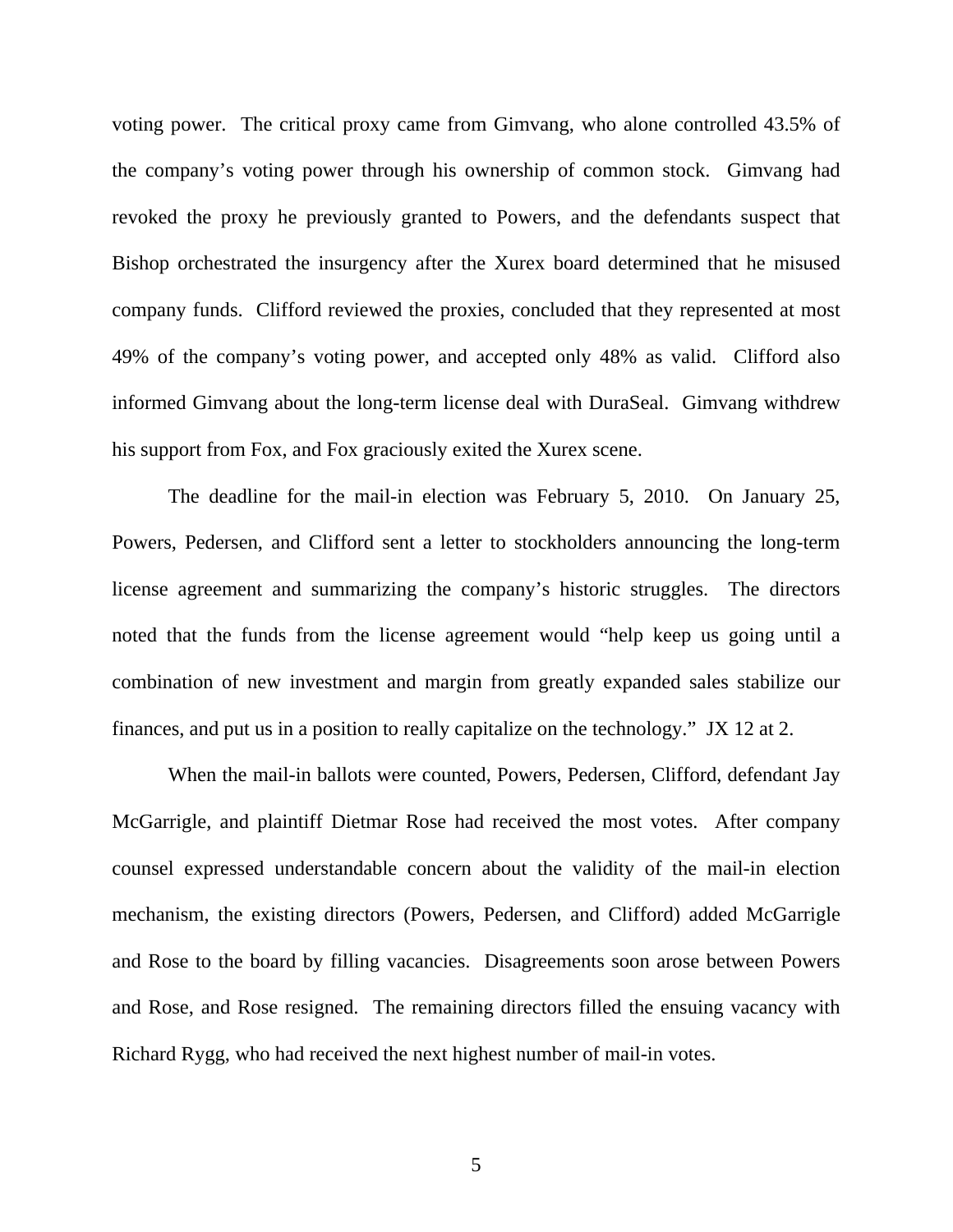# **C. The Board Seeks "Stability."**

To understand what the directors did next, picture the view from the boardroom after the write-in election. The licensing agreement had stabilized Xurex's immediate financial position, but the company still lacked a commercial product of its own. It depended on DuraSeal for 99% of its revenue and was burdened by legacy obligations such as the long-term lease. Xurex might have gained breathing room, but soon it would need money again.

Especially for Powers, Pedersen, and Clifford, the prospect of another election contest loomed like the sword of Damocles. Gimvang and Bishop still controlled a majority of the company's voting power, and although Powers held a proxy from Bishop that was valid until September 22, 2010, Gimvang revoked a similar proxy when he decided to support Fox. Gimvang had proven particularly fickle in his support. First he backed the Powers group, then months later switched to Fox, then weeks later switched back again to the Powers group. The directors believed that Gimvang faced a major tax audit, needed money, and could be easily swayed. The directors also intended to pursue (and later filed) litigation against Bishop to recover misappropriated funds. Powers, Pedersen, and Clifford owed their positions as directors to Bishop's and Gimvang's response to Loven's investigation. Having concluded that Loven was right, they understandably expected Bishop and Gimvang to attempt another coup.

For their parts, Pedersen and Clifford benefitted materially from their roles at the company. Pedersen began his career as an accountant at Ernst & Whitney and then enjoyed a two-year stint as CFO of Capitol Records. Later, Pedersen was on the

6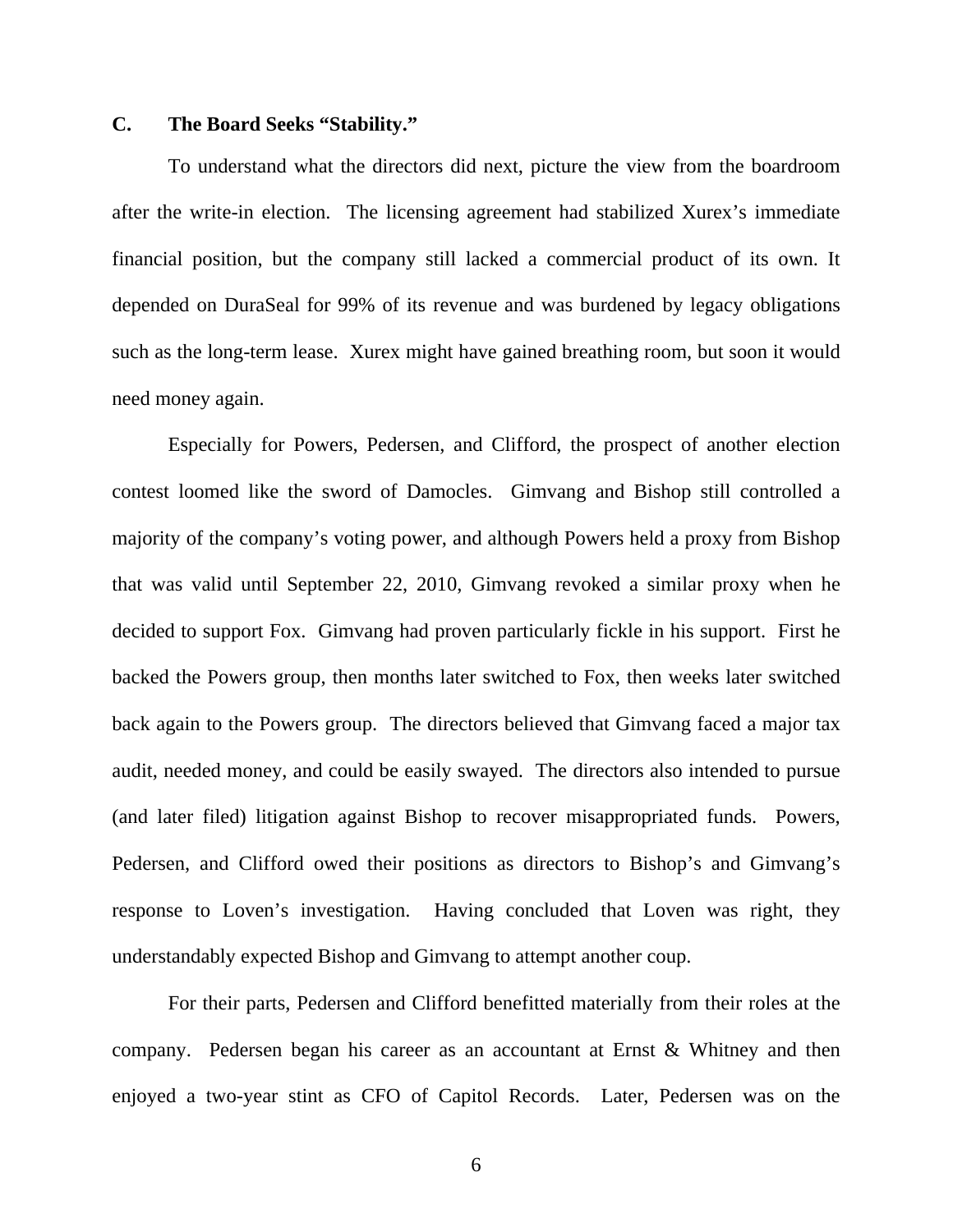acquisition team at EMI when it acquired Virgin Records, where he was an executive vice president until 2003. Since then, Pedersen has tried his hand at several ventures, most recently his own music company. He testified at trial about experiencing personal liquidity issues, and said that his \$120,000 annual salary as Xurex's CEO was material to him. Clifford has been a friend of Powers since high school. He received an MBA from the Wharton School and held positions with Xerox, Intel, Motorola, and Sun Microsystems. More recently, Clifford worked at an online recruiting company and for a seller of training videos for factory workers. Both companies failed. Clifford currently is self-employed selling vitamins over the internet. Clifford testified that his \$100,000 annual salary as Xurex's corporate secretary represents about 80% of his annual income.

The principal figures at Xurex therefore had ample reason not to want another control contest. In March 2010, they set out to kill two birds with one stone. By raising capital through a new equity issuance, they would provide the company with additional reserves and dilute the Bishop/Gimvang block. On March 4, the board formally authorized Pedersen to pursue "a bridge loan convertible into stock at the next private placement financing." JX 13 at 2. As originally envisioned, the bridge loan would be

> for \$300,000, with a 10% per annum interest rate payable quarterly, with a 9 month term, a \$25,000 minimum participation, and [secured by] the new, unused bottling line equipment . . . located at the Company's plant in Albuquerque. . . . The loan amounts still outstanding at the time of any future stock offering are to be convertible into shares of the offering at a 50% discount to the offering price which is planned to be based on the valuation appraisals that are being performed. No Xurex Inc. Directors are not [sic] to participate in the financing unless investor participation falls short of \$300,000. Investors may over-subscribe up to a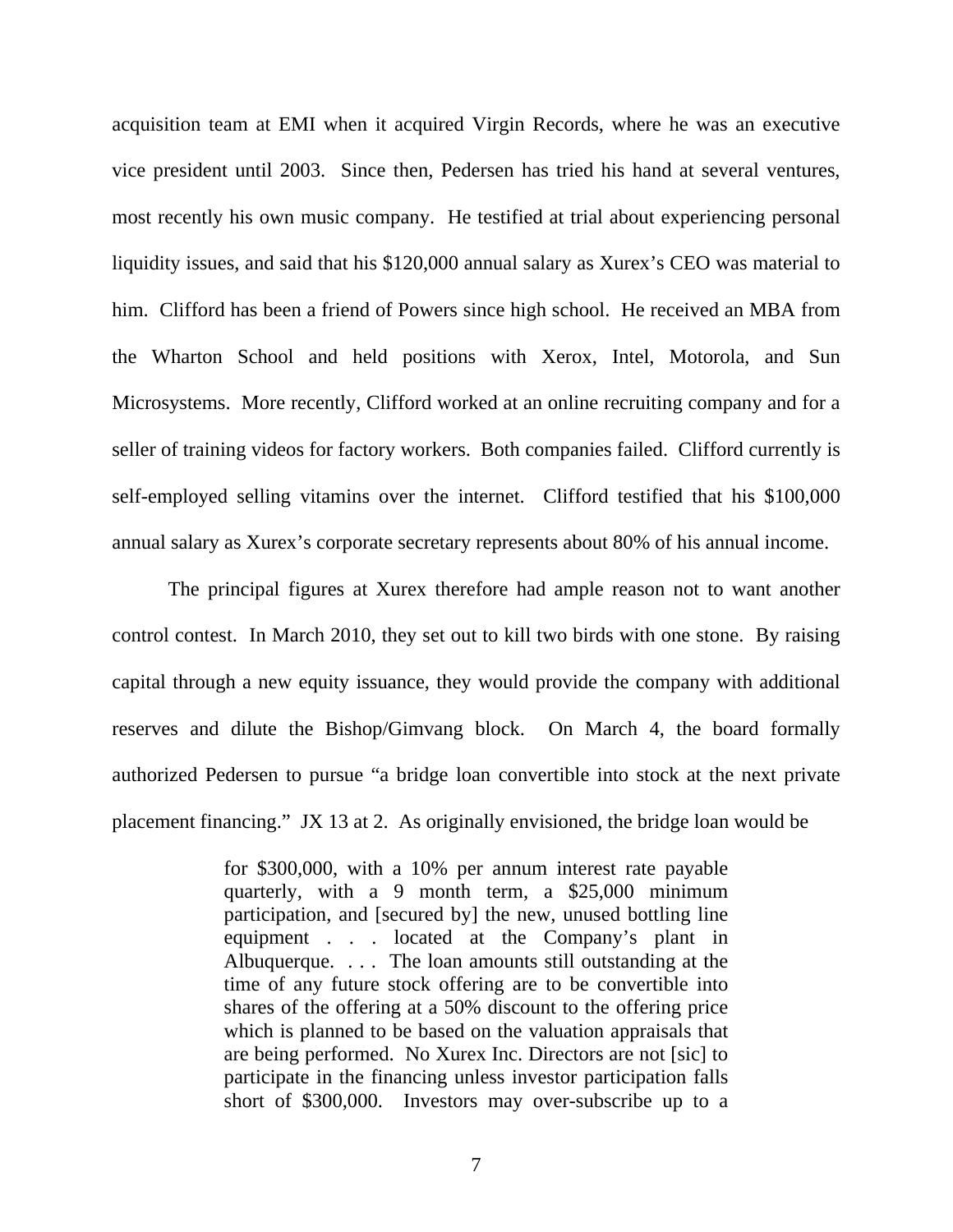maximum of total financing of \$500,000. Other terms and limitations are at Ken Pedersen's discretion.

*Id.* The board also formally authorized a lawsuit against Bishop. *Id.* at 3.

Having considered the evidence at trial, I find that when Pedersen, Clifford, and the other directors approved the bridge loan, they sought both to raise capital and to limit the ability of Bishop and Gimvang to replace them. The directors originally did not anticipate that the subsequent equity issuance would carry a class voting right. That concept emerged later. At the outset, they rather expected that the issuance would dilute Bishop and Gimvang sufficiently to deprive them of hard control and give the incumbents a fighting chance at winning a future proxy contest. They pursued this goal in the belief that Xurex would benefit from a period of "stability," a term that each defense witness embraced. What the directors actually meant by "stability" was to prevent themselves from being removed from office, making "stability" a euphemism for entrenchment. But the euphemism was not wholly inapt, because although the directors literally sought to entrench themselves, they did not do so selfishly. They subjectively believed in good faith that preventing another control dispute would best serve the interests of Xurex and all of its stockholders. In reaching this conclusion, I have taken into account that Pedersen and Clifford led the process, that they benefitted materially from their management positions at Xurex, and that they both hoped to break out of midcareer slumps with a nano-coated home run. Although their individual perspectives inevitably influenced their perceptions, I find that Pedersen and Clifford subjectively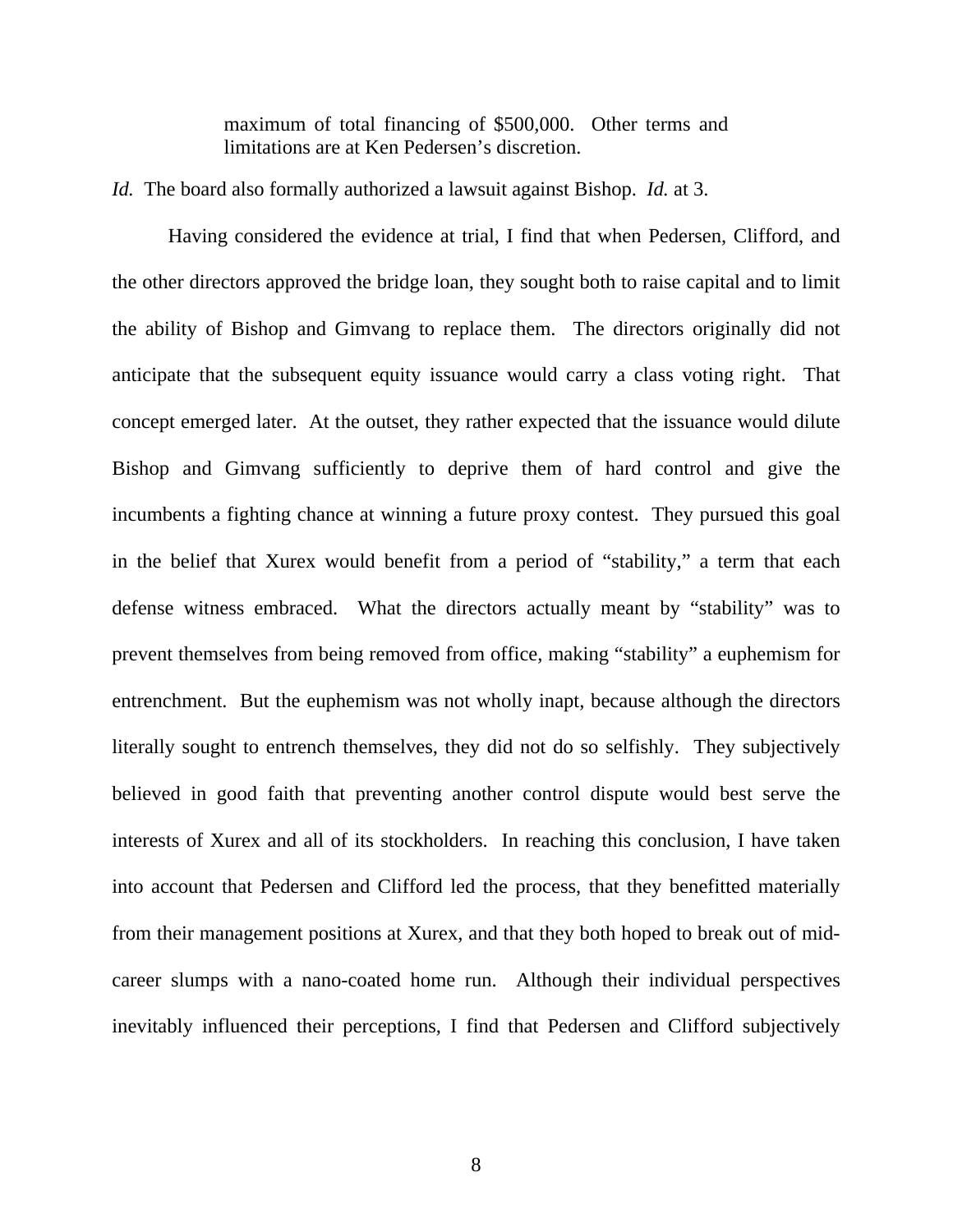believed that a personally beneficial course of action optimally served the company and

its stockholders.

## **D. The Bridge Loan**

On April 16, 2010, the Xurex board notified all stockholders of the opportunity to

participate in the bridge loan. As described in the cover email,

[t]he secured Bridge Loan is a Convertible Promissory Note for short term financing designed to inject \$300,000 into the company. The loan will be sufficient to support operations, continue the patent filing process and move forward with our testing and validation protocols until the company can complete a Private Placement Memorandum (PPM) sale of Series B Preferred Stock. The Bridge Loan will be convertible into this Series B Preferred Stock. The price for Series B Preferred Stock will be dependent on the independent valuations currently being performed to establish a current value for Xurex . . . .

The Series B Preferred Stock offering is scheduled for late May or early June. The Bridge Loan may be converted at a 50% discount to the Series B Preferred offering price per share.

JX 17 at 1. The materials noted that the directors would not participate unless the company failed to receive initial commitments of at least \$300,000. Neither the email nor the supporting documents described the terms of the Series B Stock or mentioned any voting rights.

The board imposed rapid response dates for participation in the offering. The materials were sent on Friday, April 16, 2010. The offering began on Monday, April 19. The deadline for receiving \$300,000 in commitments was Friday, April 23. Within this timeframe, investors ostensibly were expected to decide whether or not to invest in a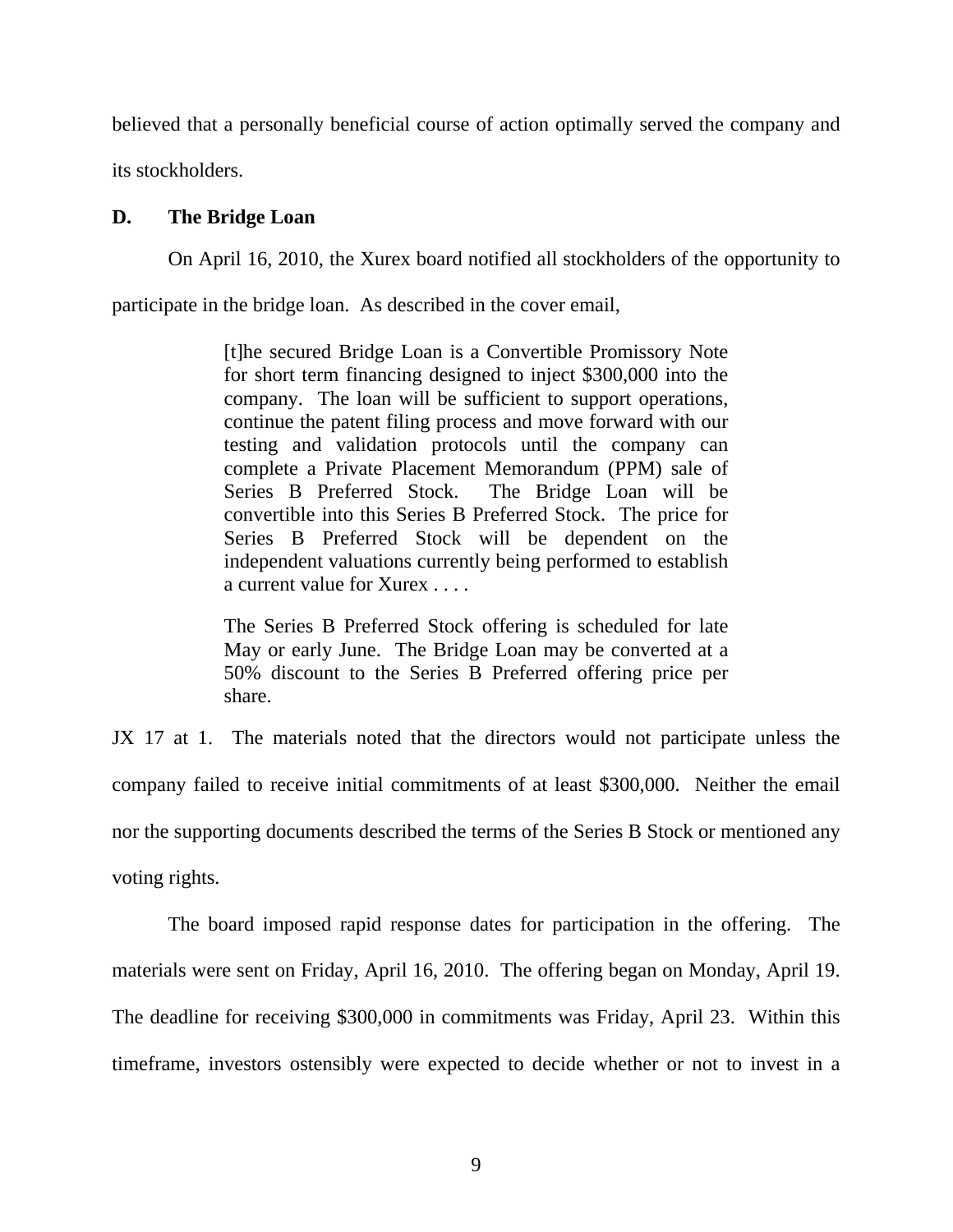bridge loan convertible into an undefined preferred security. Not surprisingly, Xurex did not receive \$300,000 in financing commitments by April 23. The offering then opened for the directors, and McGarrigle and Rygg each committed \$50,000.

At trial, the defense witnesses failed to offer a convincing explanation for the short response dates. I find that they were intended to help ensure that the bulk of the bridge loan ended up in friendly hands, both by facilitating director participation and by making it more likely that investors would not participate unless personally solicited.

#### **E. The Germ Of The Class Vote**

In connection with the bridge loan, Pedersen went through the Xurex stockholder list and called each of the relatively large Xurex stockholders whom he thought might participate. During these calls, the concept of the class vote began to take shape.

Several of the large stockholders told Pedersen that they would consider investing in the bridge loan on the basis of Pedersen's personal credibility and plans, but they needed to have confidence that Pedersen would stay with the company. Like the board, these investors feared another effort by Bishop and Gimvang to take control. One key stockholder, Brad Duncan, spoke for a number of individuals whom he initially brought to the company and who invested regularly with him. Duncan memorialized his concerns in an email:

> The head of the snake (Bishop) has not been cut off… This is mandatory, as he long [sic] he is alive  $\&$  can slither around …he is a detriment to the monies (I'm already in for \$225K & my wife in for \$5K) any & all of us have at stake with this investment as it stands.

JX 22.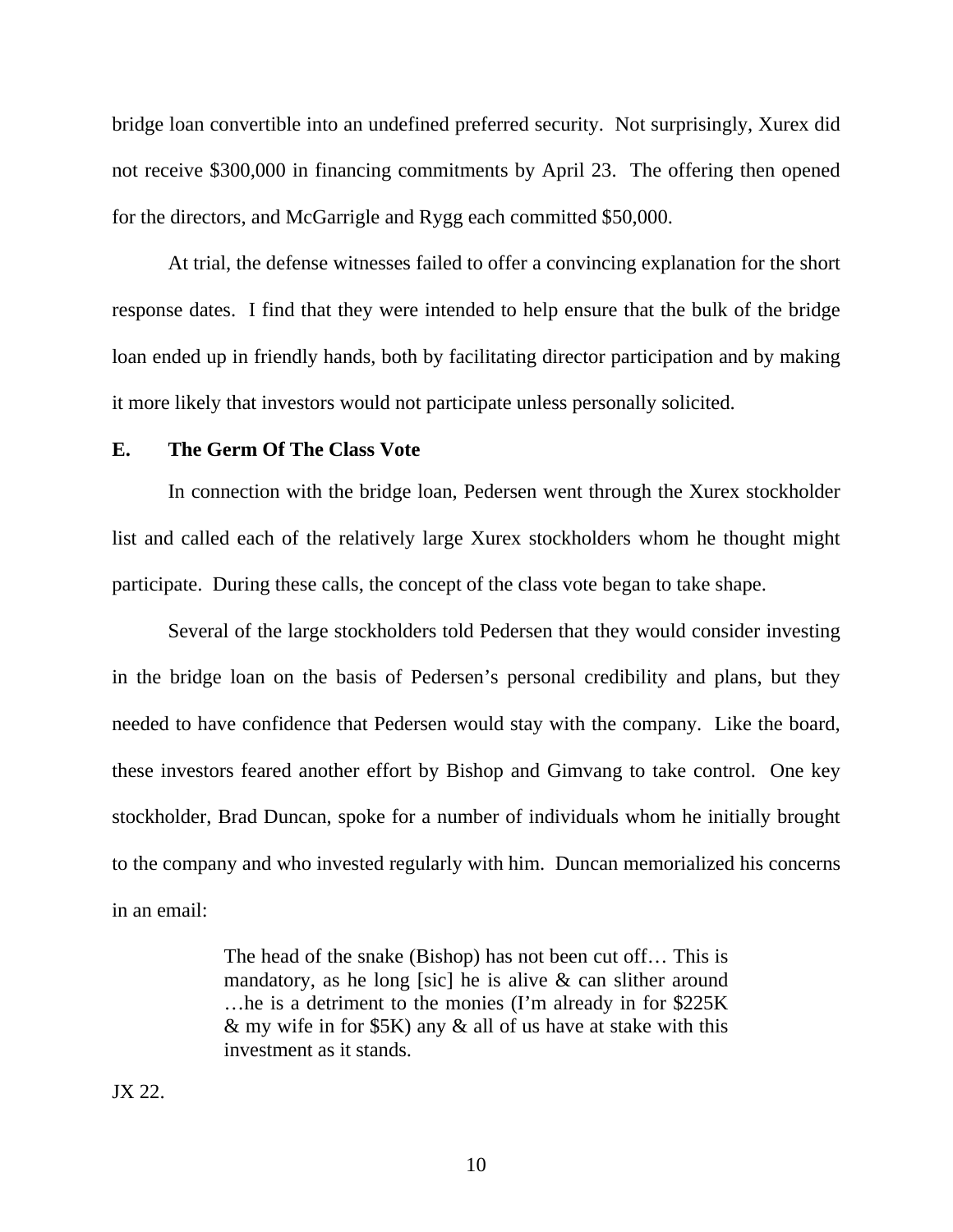Pedersen promised Duncan and other investors that he would find a way to achieve stability and address their concerns. As Pedersen's thinking evolved, he told certain investors that the preferred stock would include some kind of "super vote right" to protect against an unwanted change of control from the then-current board. *See, e.g.*, Defs.' Pre-Trial Answering Br. at 16 (summarizing evidence by explaining that the defendants told certain investors "that the Series B would likely contain some sort of protection, like a 'super vote right' that would address their concerns"). Pedersen selectively disclosed this information to the stockholders he believed were likely to invest. *See* JX 23 (Clifford noting that Pedersen "thought he had [the bridge loan] already sold just with the people he had talked with"). The directors never made similar disclosures to other stockholders.

On May 25, 2010, Xurex extended the bridge loan offering until May 31 and disclosed that the offering had been opened to directors. The ready extension to May 31 supports the inference that the short original deadlines were tactically inspired. The amended materials did not describe the terms of the preferred stock or mention any voting rights or other features designed to provide stability, even though this concern was front and center for the board. To that end, Powers and Pedersen simultaneously were exploring whether an investor group led by Rygg and McGarrigle could structure a deal with Gimvang to purchase some or all of his shares and obtain an irrevocable proxy until all the stock was purchased. *See* JX 20; *see also* JX 37 (Clifford, Powers, and Pedersen discussing in July 2010 how Gimvang's shares could be used by an insurgent to create a majority).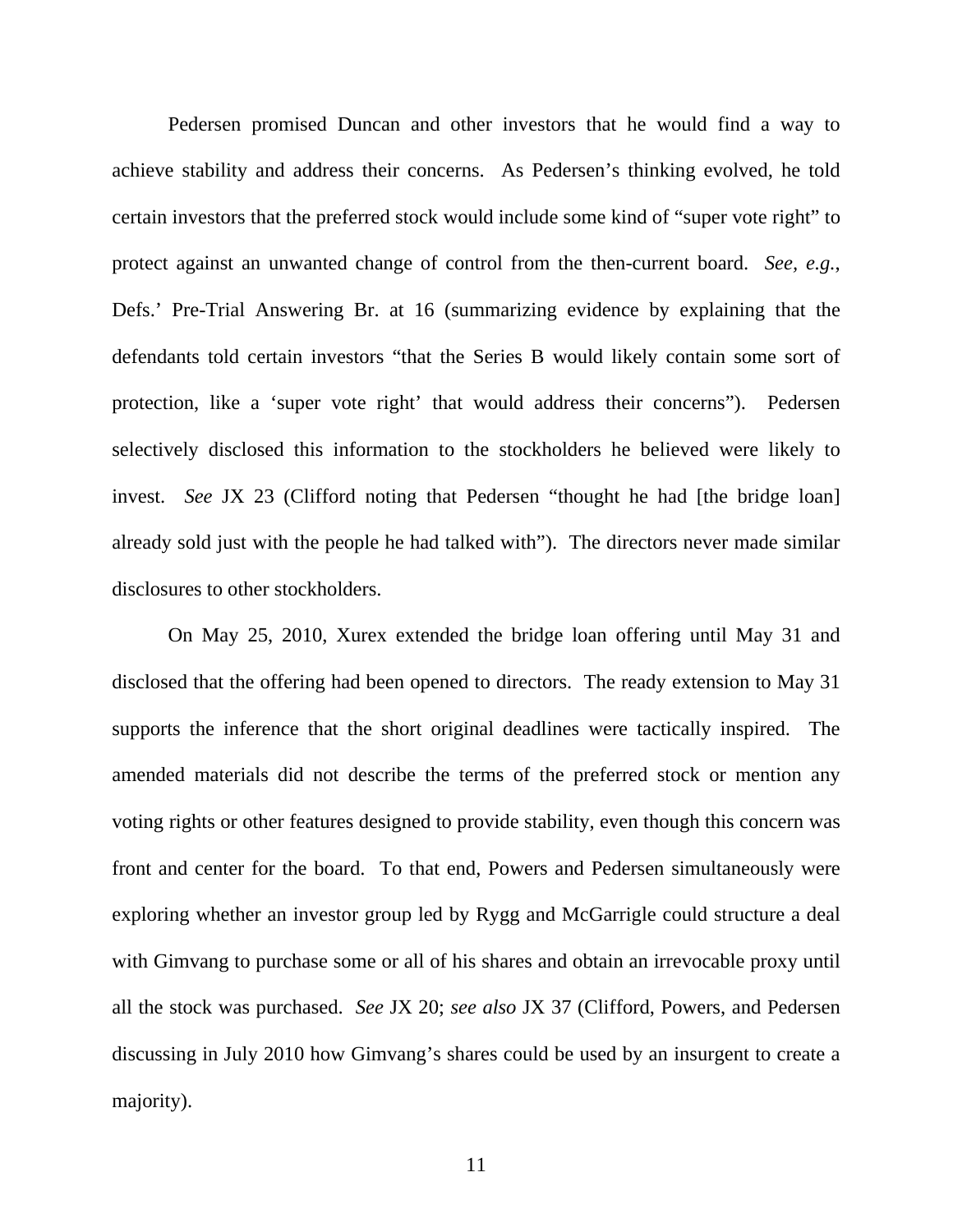On June 1, 2010, Duncan agreed to invest. That same day, Xurex informed stockholders that the deadline for bridge loan commitments was being extended again to June 3, that the deadline for receiving signed paperwork was now June 11, and that the deadline for receiving funds was now June 16. This move facilitated Duncan's friendly investment. The board subsequently waived other deadlines for favored investors. Defendant Rygg funded his bridge loan investment on July 19, 2010, over a month after the deadline. William Evans submitted his payment and paperwork on September 9, 2010, over two months after the deadline. He was part of the investor group led by Duncan, who supported the incumbent board.

# **F. The Series B Preferred**

Sometime in July 2010, Pedersen and Clifford held a brainstorming session with counsel to decide how to structure the Series B Preferred. The group decided to implement the "super vote right" that Pedersen had discussed with selected investors.

On August 24, 2010, the Xurex board exercised its authority under the blank check provision of the Xurex certificate of incorporation to authorize the issuance of up to 20 million shares of Series B Preferred. Like the Series A Preferred, the Series B Preferred carries one vote per share and votes with the common stock on an as-converted basis. Unlike the Series A Preferred, it carries the following additional class voting right:

> In addition to the [voting rights] in Section  $4(a)$  hereof, so long as the shares of Series B Preferred remain outstanding, the affirmative vote or written consent of the holders of a majority of the outstanding shares of Series B Preferred, voting separately as a single class, shall be required for the approval of any matter that is subject to a vote of the

> > 12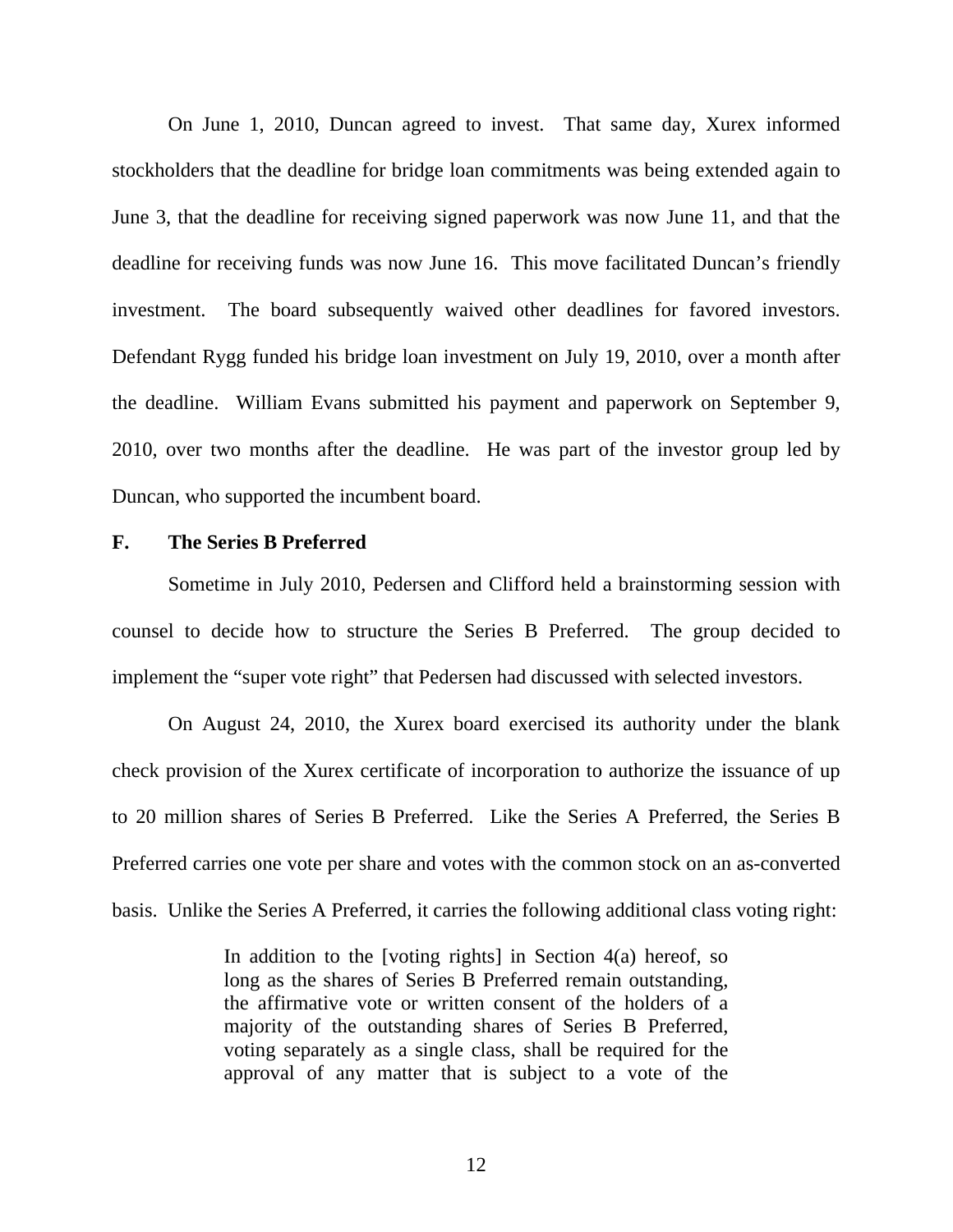Corporation's stockholders, whether or not a class vote is required by law.

JX 41 at 3. This provision received scant, if any, attention during Xurex board meetings. Clifford did not recall discussing it with any board members other than Pedersen. He thought it was discussed only briefly, if at all. McGarrigle did not recall the provision being discussed at any Xurex board meeting.

On August 25, 2010, the board approved and circulated to the company's stockholders a private placement memorandum ("PPM") that offered up to 8,253,359 shares of Series B Preferred for purchase at \$0.1042 per share. The PPM established a maximum investment per stockholder of \$50,000. This cap limited the extent to which stockholders who had not participated in the bridge loan could acquire a substantial position in the Series B Preferred.

At trial and throughout this litigation, the defendants asserted that the class voting provision was necessary to induce investors to purchase the Series B Preferred. Yet the PPM mentions the provision only once, on page 29 of the 34 page document. The entire discussion appears below:

> **Voting**. Holders of the Series B Preferred Stock will also vote together with holders of any other series of preferred stock of the Company (on an as-converted to common stock basis) and Common Stock as a single class, all such holders entitled to cast one vote per share. The affirmative vote or written consent of the holders of a majority of the outstanding shares of Series B Preferred, voting separately as a single class, shall be required for the approval of any matter that is subject to a vote of the Corporation's stockholders, whether or not a class vote is required by law.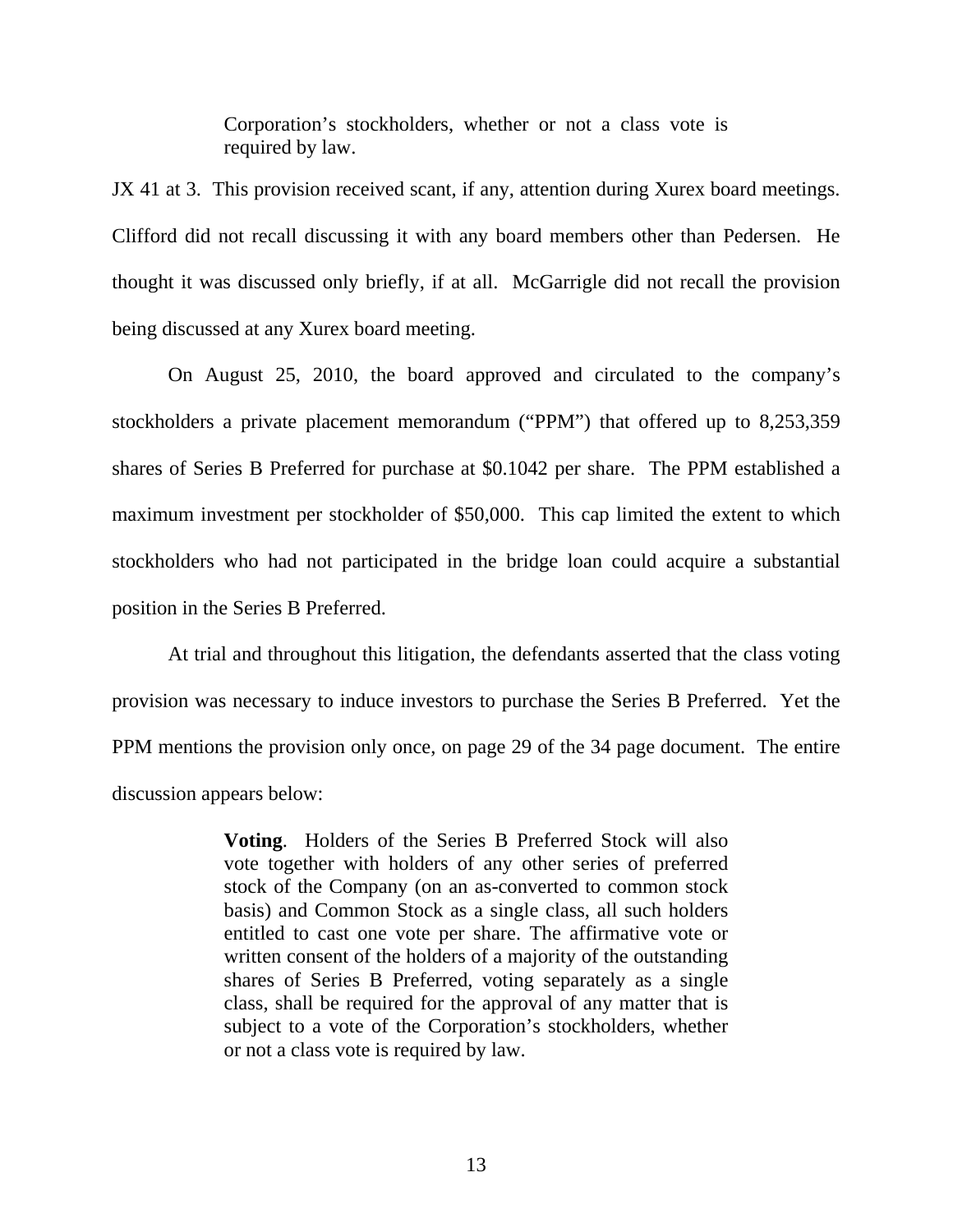JX 45. Despite describing as one of the company's "Risk Factors" that Gimvang and Bishop together controlled over 50% of the voting power, the PPM did not discuss the implications of the class voting right. The provision was not mentioned in either the "Summary of Offering" section or in the cover email, which described the Series B Preferred's liquidation preference, dividend rights, and convertibility feature. The apparent tension between the avowed necessity of the class vote provision and the lack of disclosure can be easily resolved: the directors needed to provide the class vote to induce favored (*viz.* incumbent-supporting) stockholders to invest. There was no need to call this attractive feature to the attention of other non-favored and potentially nonincumbent-supporting investors.

The Series B Preferred offering closed on September 10, 2010. It raised approximately \$443,152. Of that amount, \$269,597 came from converted principal and interest from the bridge loan.

The board's chosen structure for issuing the Series B Preferred resulted in a small group of stockholders controlling the class vote feature. At trial, the defendants proved that Pedersen, Clifford, and McGarrigle do not have close personal or professional relationships with most of the Series B holders and cannot expect to dictate how the shares are voted. That, however, was never the board's goal. Rather, the evidence establishes clearly and convincingly that the defendants successfully placed the Series B Preferred with friendly stockholders who are either (i) members of the board, (ii) family or friends of board members, or (iii) belong to investor groups led by individuals like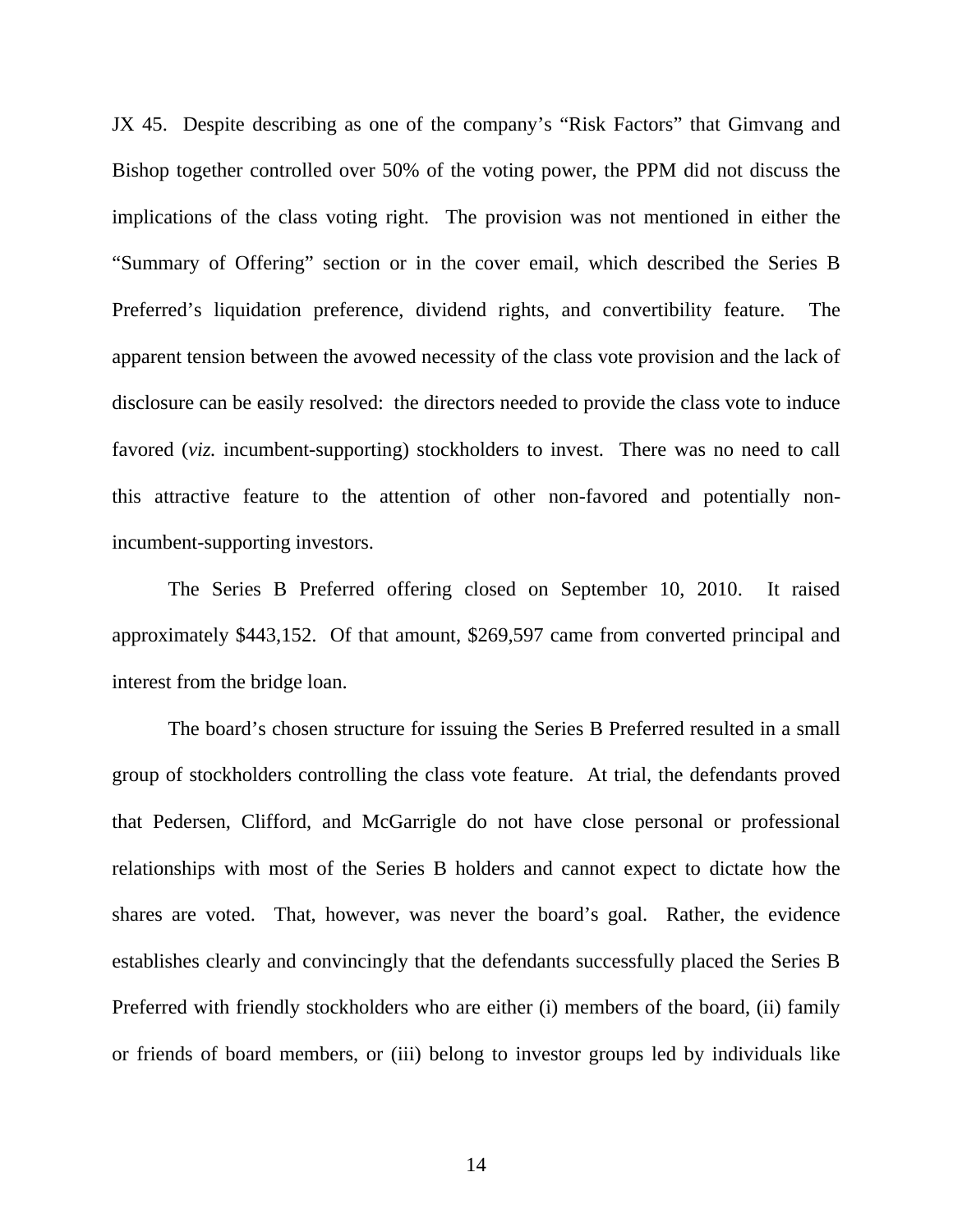Duncan who support incumbent management.<sup>1</sup> The board knew that they could count on these investors to support the existing directors, perhaps not indefinitely, but at least for the foreseeable future. Indeed, the primary purpose of the "super vote right" that Pedersen promised to certain bridge loan investors was to promote "stability" at Xurex by blocking attempts to remove the incumbent board.

## **G. The Di Mase Group Acquires DuraSeal.**

 $\overline{a}$ 

Ironically, the threat to the incumbent board did not come directly from Gimvang or Bishop, but rather from an unexpected quarter. In mid-2010, Tristam Jensvold became interested in DuraSeal and its attractive prospects for exponential growth within the oil and gas industry. Jensvold is the son-in-law of Jose Di Mase, a Venezuelan-Italian businessman with at least one successful privately held company to his credit and access to well-heeled, high net-worth partners.

Jensvold quickly reached the rather obvious conclusion that it made sense to combine DuraSeal and Xurex. DuraSeal's CEO, Johnston, shared this view. Recognizing that Gimvang's shares would prove critical in any control contest, Johnston negotiated an agreement to purchase 15 million shares of common stock from Gimvang for four cents a share, with the purchases to occur quarterly over a four-year period. In

<sup>&</sup>lt;sup>1</sup> Directors Rygg, McGarrigle, and Fish control 26% of the Series B Preferred. Fish's daughter and son-in-law control another 7%. Clifford's cousin controls approximately 1%. Duncan and his wife control another 9%, and members of his investor group control an additional 14%.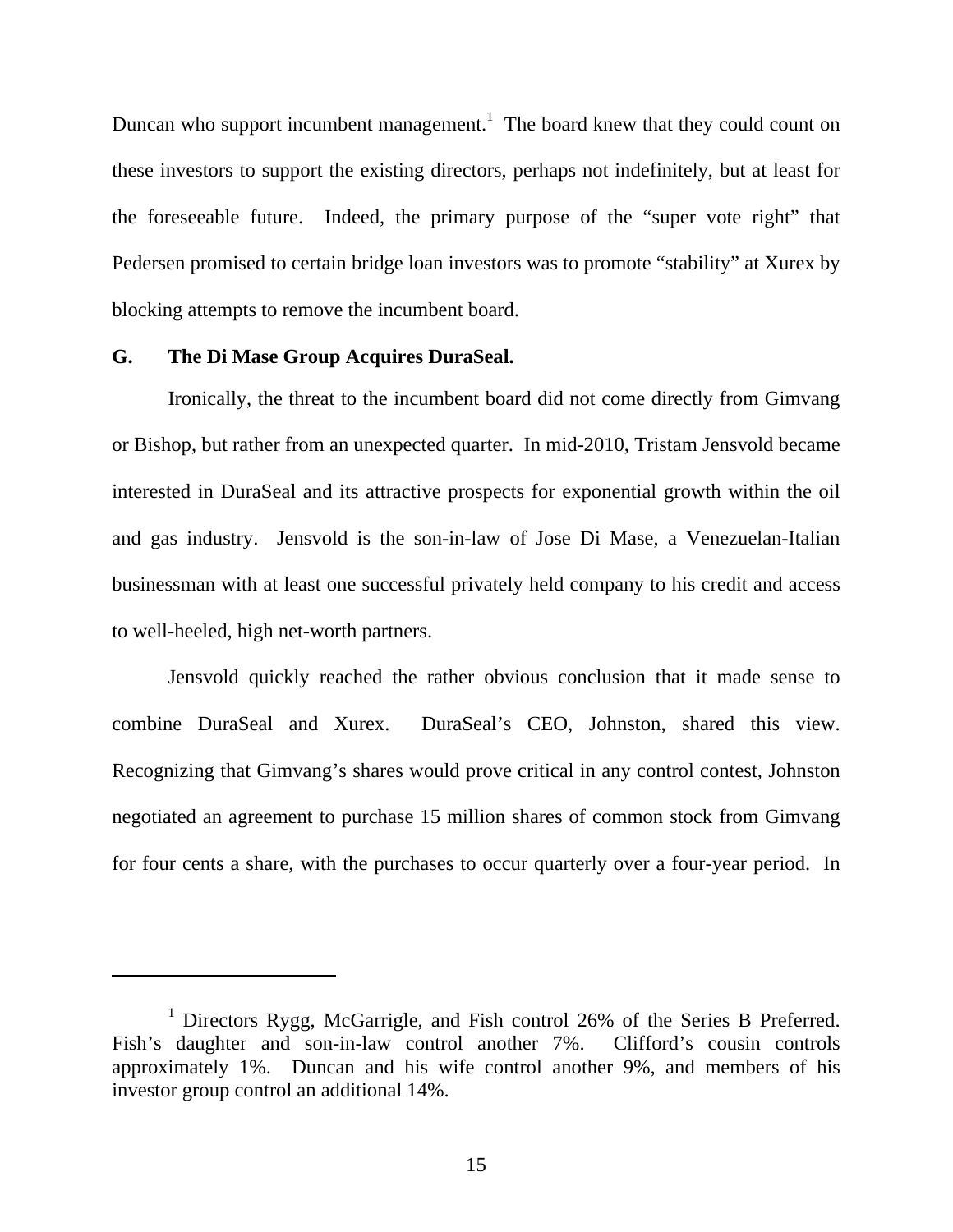return Gimvang granted Johnston an irrevocable proxy to vote all of his 18.5 million shares, plus any shares that he acquired in the future.

While performing due diligence on DuraSeal, the Di Mase group's attorneys identified the class vote provision in the Series B Preferred and raised it with Johnston. This was not the first time that someone from DuraSeal focused on the provision. When the PPM went out in August 2010, Michael Burstein, then-Chairman of DuraSeal, received a copy. He spoke with Xurex Chairman Powers about the class vote provision, and Powers later expressed concern to the other Xurex directors. Johnston testified that at the time, he did not comprehend the implications of the class vote provision. This is true in a sense. I believe he did not anticipate that DuraSeal might soon want to acquire Xurex and be blocked by the class voting right.

In December 2010, Johnston called both Pedersen and Clifford about the class vote provision. He told them that DuraSeal now wanted to participate in the Series B offering and purchase \$1 million of Series B Preferred. In response, the Xurex board took the position that the Series B offering had closed and offered to sell Johnston \$1 million of common stock. They clearly understood that Johnston wanted to eliminate an obstacle to a proxy contest, and they had no desire to dismantle their Maginot Line. Johnston angrily declined to purchase common stock and told Pedersen and Clifford that he was "coming after you like a freight train." Tr. 424; *see* Tr. 91.

On December 31, 2010, the Di Mase group agreed to purchase all outstanding stock of DuraSeal and all Xurex stock held individually by Johnston and other DuraSeal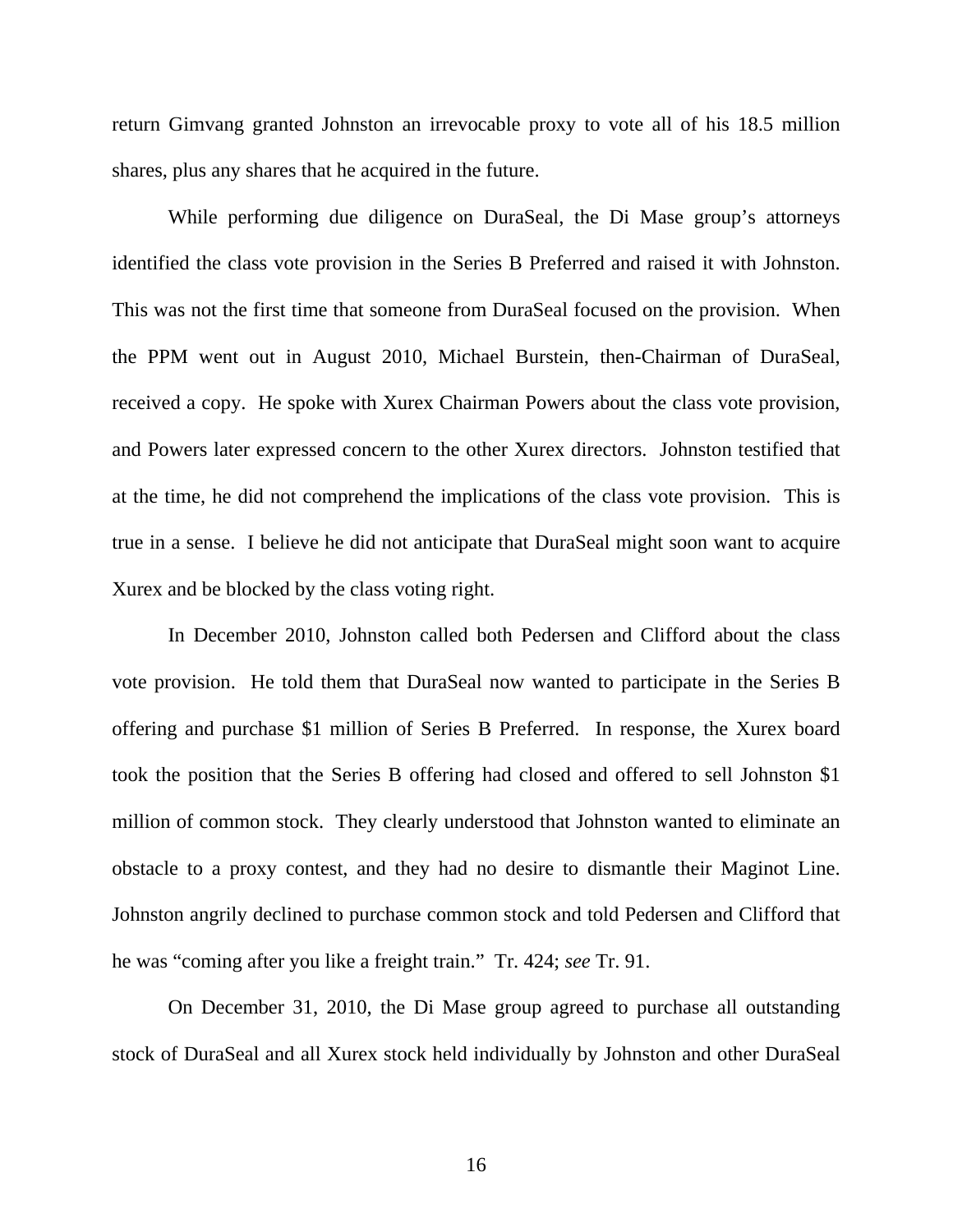investors. The transaction closed in January 2011. DuraSeal is now a wholly-owned subsidiary of DuraSeal Holdings, S.r.l.

Also on December 31, 2010, DuraSeal Holdings and Xurex entered into an Exclusive License, Marketing and Distribution Agreement that granted DuraSeal Holdings worldwide rights to market Xurex products in ceramic tile applications and the oil and gas, automotive, and aviation industries, except for the oil and gas industry within North America. DuraSeal Holdings agreed to pay an upfront licensing fee of \$200,000, to purchase certain minimum amounts of Xurex products, and to pay a royalty equal to 5% of Xurex-related revenue.

### **H. The DuraSeal Proxy Contest and Consent Solicitation**

In April 2011, DuraSeal began soliciting proxies from Xurex stockholders to remove the incumbent Xurex directors and elect a new board. In May, the Xurex board learned of the solicitation and began a counter-solicitation. At the time, Xurex's annual meeting of stockholders was scheduled for June 25, 2011.

On June 14, 2011, the plaintiffs delivered written consents to Xurex's registered agent in Delaware and principal place of business in Albuquerque. The written consents purported to remove the defendants as Xurex directors, fix the number of directors on the board at five, and elect Johnston, Rose, Bill O'Brien, Nate Hutchings, and Carl McCutcheon as directors. McCutcheon subsequently declined to serve. The plaintiffs contend that O'Brien, Hutchings, and Rose are independent directors with no connections to DuraSeal or the Di Mase group.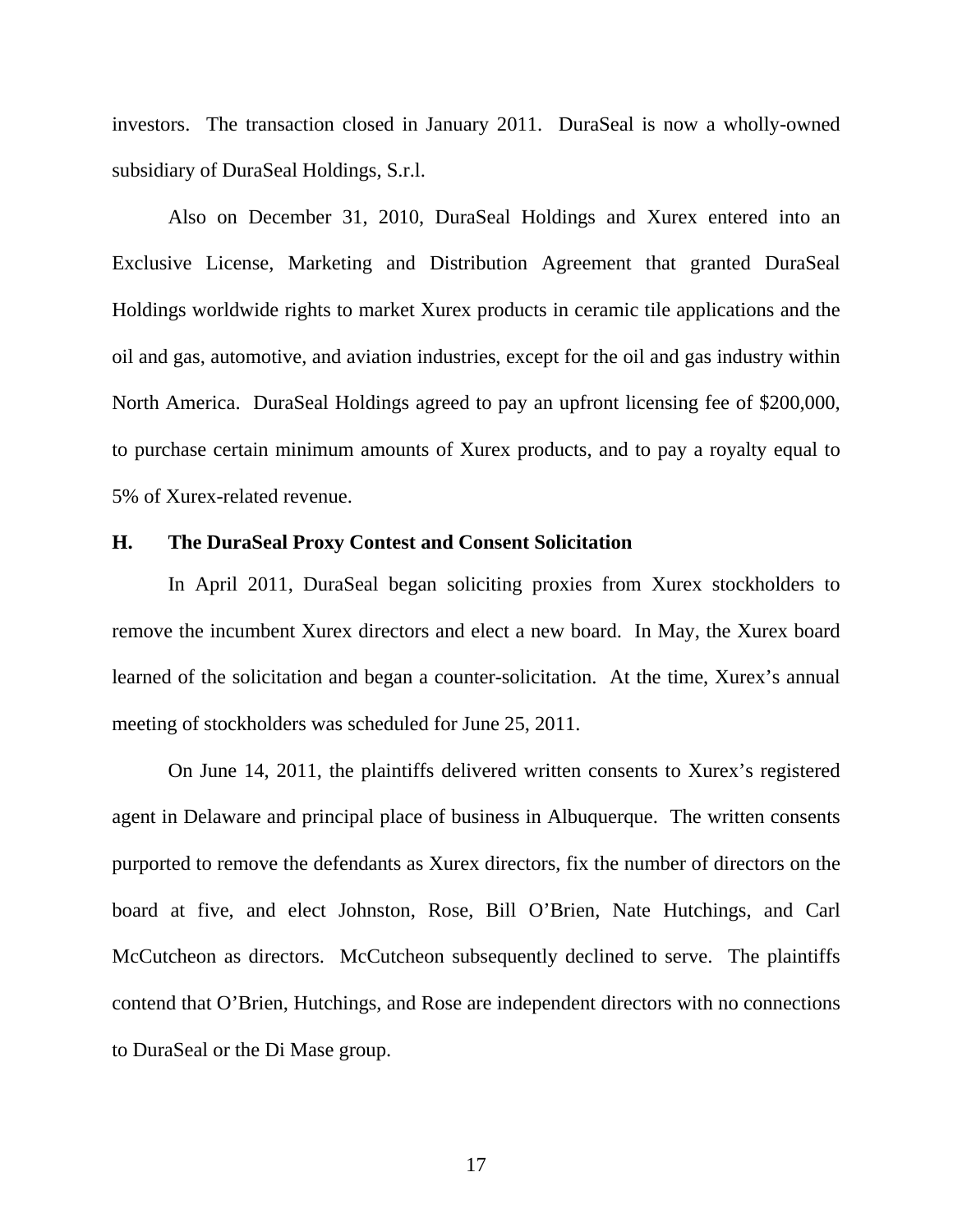Also on June 14, 2011, the plaintiffs initiated this action seeking an order pursuant to 8 *Del. C.* § 225 declaring that the written consents were valid and effective. Plaintiffs contend that the written consents represent approximately 69% of the outstanding common stock, 51% of the outstanding Series A Preferred Stock, and 13% of the outstanding Series B Preferred Stock. The defendants have since conceded that the consents represent a majority of Xurex's outstanding voting power and would be effective but for the class vote provision in the Series B Preferred.

#### **II. LEGAL ANALYSIS**

During both discovery and trial, the plaintiffs attacked the defendants' record as stewards of the company, and the defendants responded in kind. It is not my place to evaluate the qualifications of the competing slates. For good or ill, Xurex's stockholders have the right to choose those individuals who, as members of the board, will direct and oversee the business and affairs of the corporation. Stockholders representing a majority of the company's outstanding voting power have endorsed the insurgent slate. My more limited task is to determine whether the written consents can be given effect without the affirmative vote of holders of a majority of the Series B Preferred. Because the defendant directors issued the Series B Preferred in breach of their duty of loyalty, I will not enforce the class vote provision.

#### **A. The Series B Preferred Under Enhanced Scrutiny**

When a board of directors takes action that affects the stockholder franchise, the board must justify its action under the enhanced scrutiny test. *See Mercier v. Inter–Tel (Del.), Inc.*, 929 A.2d 786, 810-11 (Del. Ch. 2007). Enhanced scrutiny is Delaware's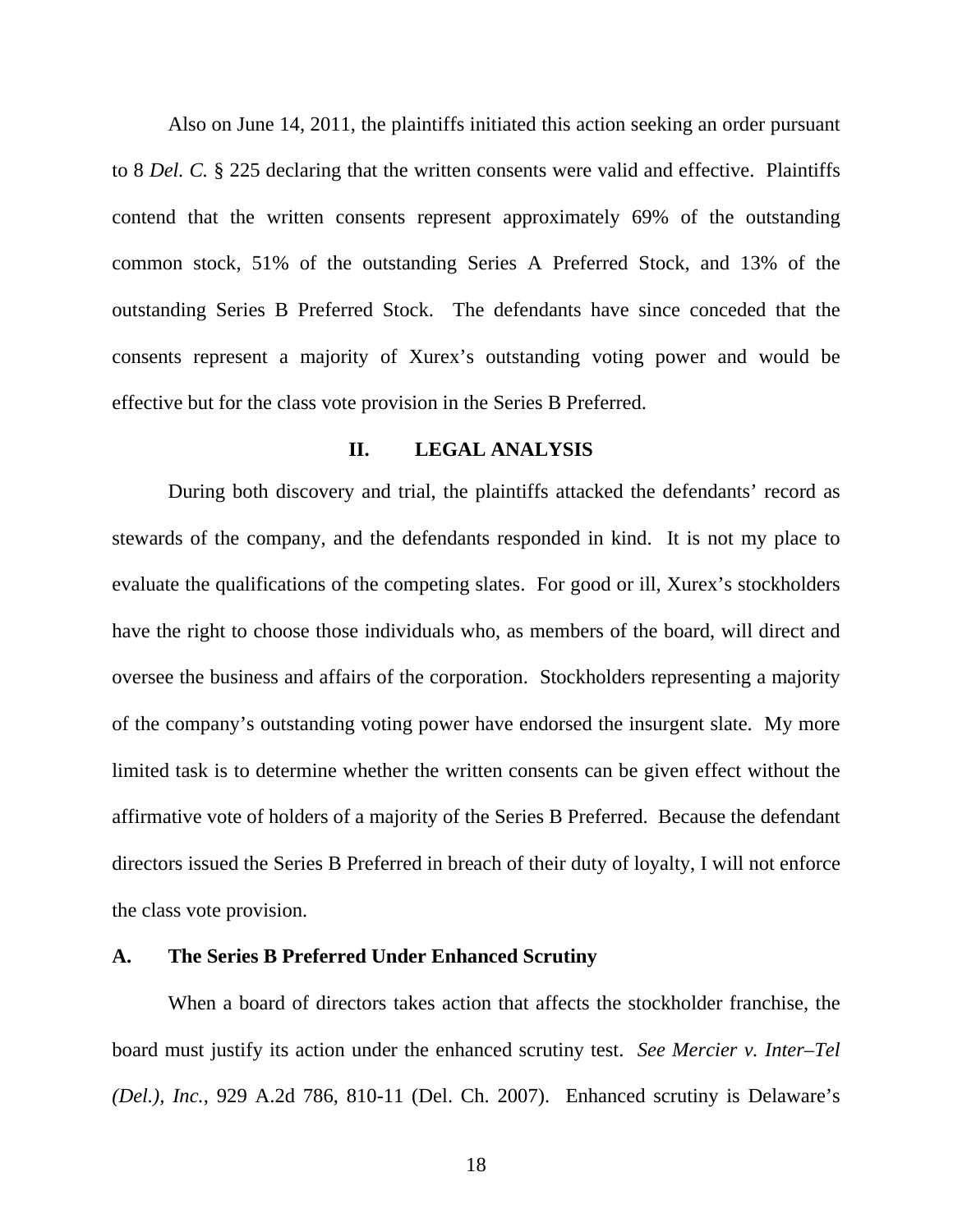intermediate standard of review. *Reis v. Hazelett Strip-Casting Corp.*, 2011 WL 4346913, at \*8 (Del. Ch. Jan. 21, 2011). It applies "when the realities of the decisionmaking context can subtly undermine the decisions of even independent and disinterested directors." *Id.* 

Directors facing a proxy contest face an inherent positional conflict: "A candidate for office, whether as an elected official or as a director of a corporation, is likely to prefer to be elected rather than defeated. He therefore has a personal interest in the outcome of the election even if the interest is not financial and he seeks to serve from the best of motives." *Aprahamian v. HBO & Co.*, 531 A.2d 1204, 1206 (Del. Ch. 1987). "Enhanced scrutiny also applies in other situations where the law provides stockholders with a right to vote and the directors take action that intrudes on the space allotted for stockholder decision-making." *Reis*, 2011 WL 4346913, at \*8; *see State of Wis. Inv. Bd. v. Peerless Sys. Corp.*, 2000 WL 1805376, at \*10–11 (Del. Ch. Dec. 4, 2000) (applying enhanced scrutiny to meeting adjournment that kept polls open for vote on increasing shares allocated to stock option plan).

When tailored for reviewing director action affecting a stockholder vote, enhanced scrutiny requires that the defendant fiduciaries bear the burden of persuading the Court that their motivations were proper and not selfish, that they did not preclude stockholders from exercising their right to vote or coerce them into voting in a particular way, and that the directors' actions were reasonably related to a legitimate objective. If the fit between means and end is not reasonable, then the directors fall short. *Mercier*, 929 A.2d at 810. When the vote involves an election of directors or touches on matters of corporate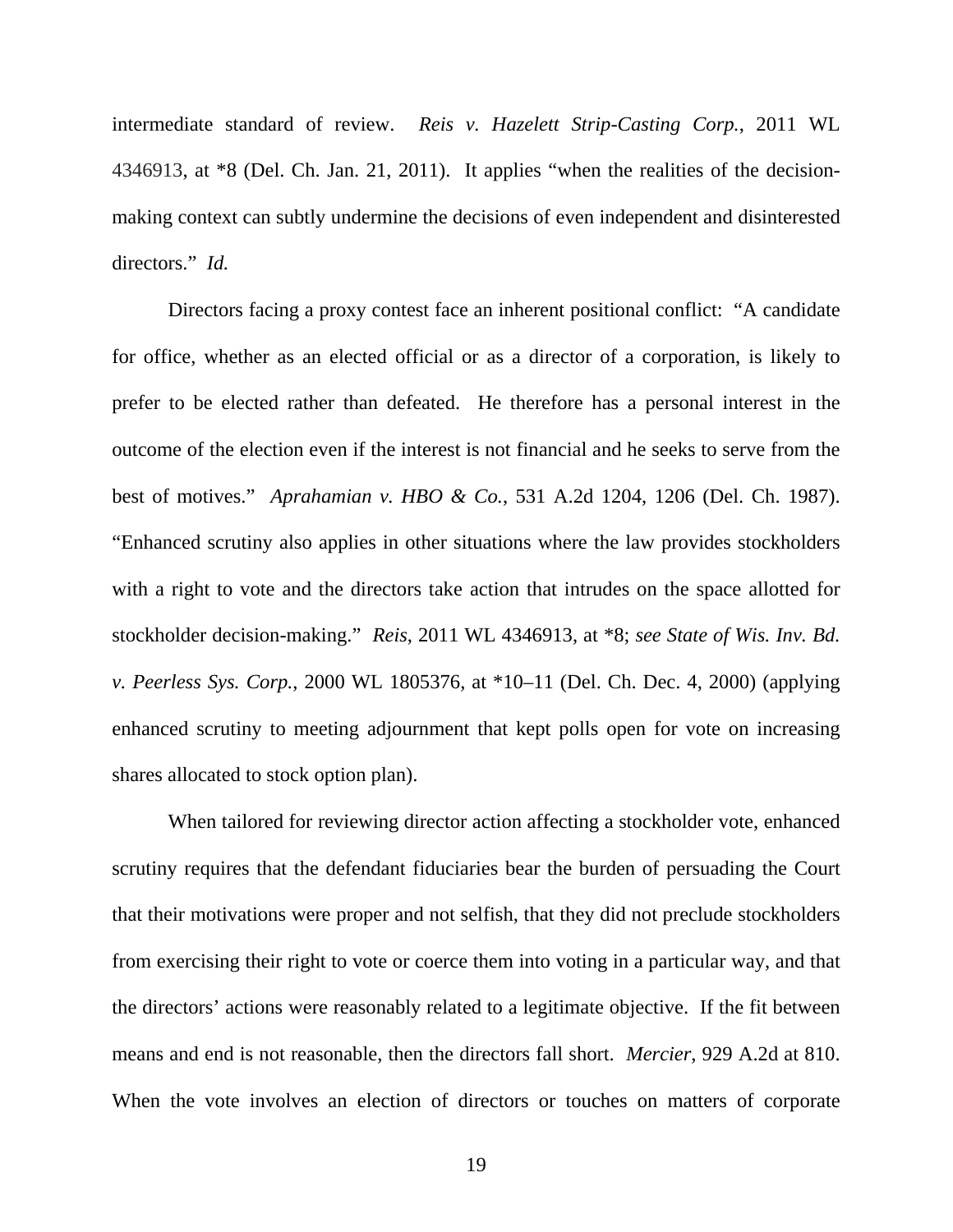control, the directors must support their decisions with a compelling justification. *Id.* at 811. The shift from "reasonable" to "compelling" requires that the board establish a closer fit between means and end. Moreover, in such a context, there is one justification that the directors cannot invoke: they cannot claim that the stockholders may vote out of ignorance or mistaken belief about what course of action is in their own interests. *Id.*; *see*  Leo E. Strine, Jr., *The Story of* Blasius Industries v. Atlas Corp., *in Corporate Law Stories* 243, 290-91 (J. Mark Ramseyer ed., 2009) ("[W]hat was core to *Blasius* was that the judiciary not accept the doctrine of substantive coercion as a justification for director conduct affecting the election process.").The resulting test incorporates the principles that animated Chancellor Allen's decision in *Blasius Industries, Inc. v. Atlas Corp.*, 564 A.2d 651 (Del. Ch. 1988), and applies them "*within* the . . . enhanced standard of judicial review." *MM Companies, Inc. v. Liquid Audio, Inc.*, 813 A.2d 1118, 1129 (Del. 2003); *accord Stroud v. Grace*, 606 A.2d 75, 92 n.3 (Del. 1992).

In this case, the record establishes that the defendant directors adopted the class vote provision in the Series B Preferred for the specific purpose of preventing holders of a majority of Xurex's common stock and Series A Preferred from electing a new board. The directors candidly admitted that they believed another control contest would be detrimental to the company, that it would be disastrous if Bishop returned to power, and that they wanted Pedersen and Clifford to have time to implement their business plan. To that end, the board initially set out to dilute Gimvang and Bishop's majority stake. I need not speculate on whether that course of action would be valid, because the directors' plans evolved in a more potent direction.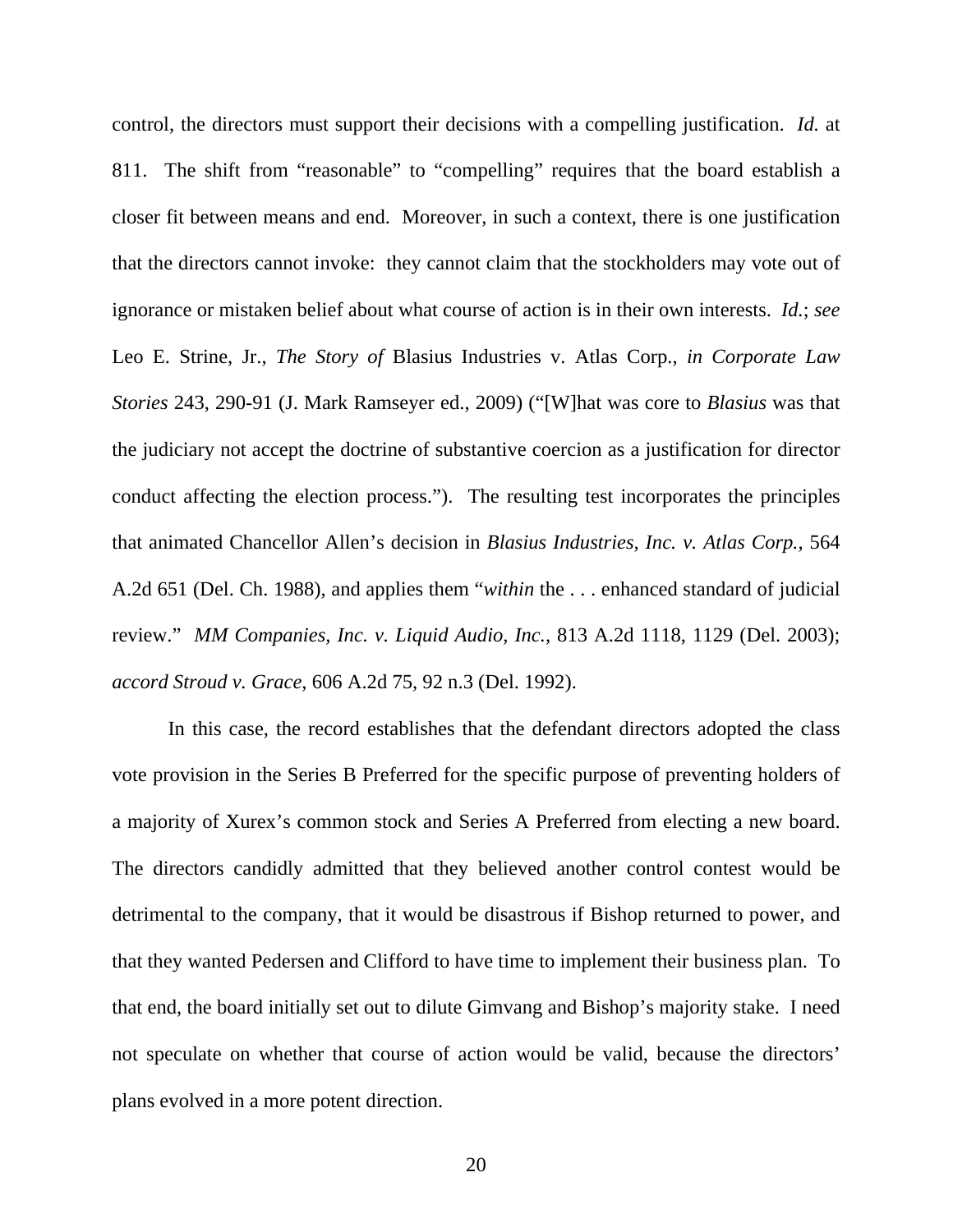As a result of his discussions with supportive investors, Pedersen decided that the Series B Preferred should have some type of "super vote right" that would prevent a change of board control without the approval of the holders of the Series B Preferred. The board then implemented the "super vote right" in an expansive form that gave the Series B Preferred a veto over any action submitted to stockholders. The directors have attempted to justify this provision by claiming that Xurex needed capital and that key investors wanted assurance that Pedersen and the incumbent board would remain in charge. But the directors also admittedly wanted to preserve the incumbent board in place. Under the circumstances, the defendants failed to carry their burden of persuasion that the class vote provision was adopted in furtherance of a legitimate corporate objective. The incumbent directors could not act loyally and deprive the stockholders of their right to elect new directors, even though they believed in good faith that they knew what was best for the corporation. "The notion that directors know better than the stockholders about who should be on the board is no justification at all." *Mercier*, 929 A.2d at 811; *accord Blasius*, 564 A.2d at 663. The right to choose who should be members of the Xurex board did not belong to the Xurex directors; it belonged to the Xurex stockholders.

Assuming for the sake of discussion that the directors subjectively intended only to raise capital, in my view this goal is not a sufficiently compelling justification for issuing the Series B Preferred with a class vote on any issue that could be submitted to the corporation's stockholders. Pedersen admitted at trial that the class vote provision was broader than necessary to address investor concerns, and Clifford acknowledged that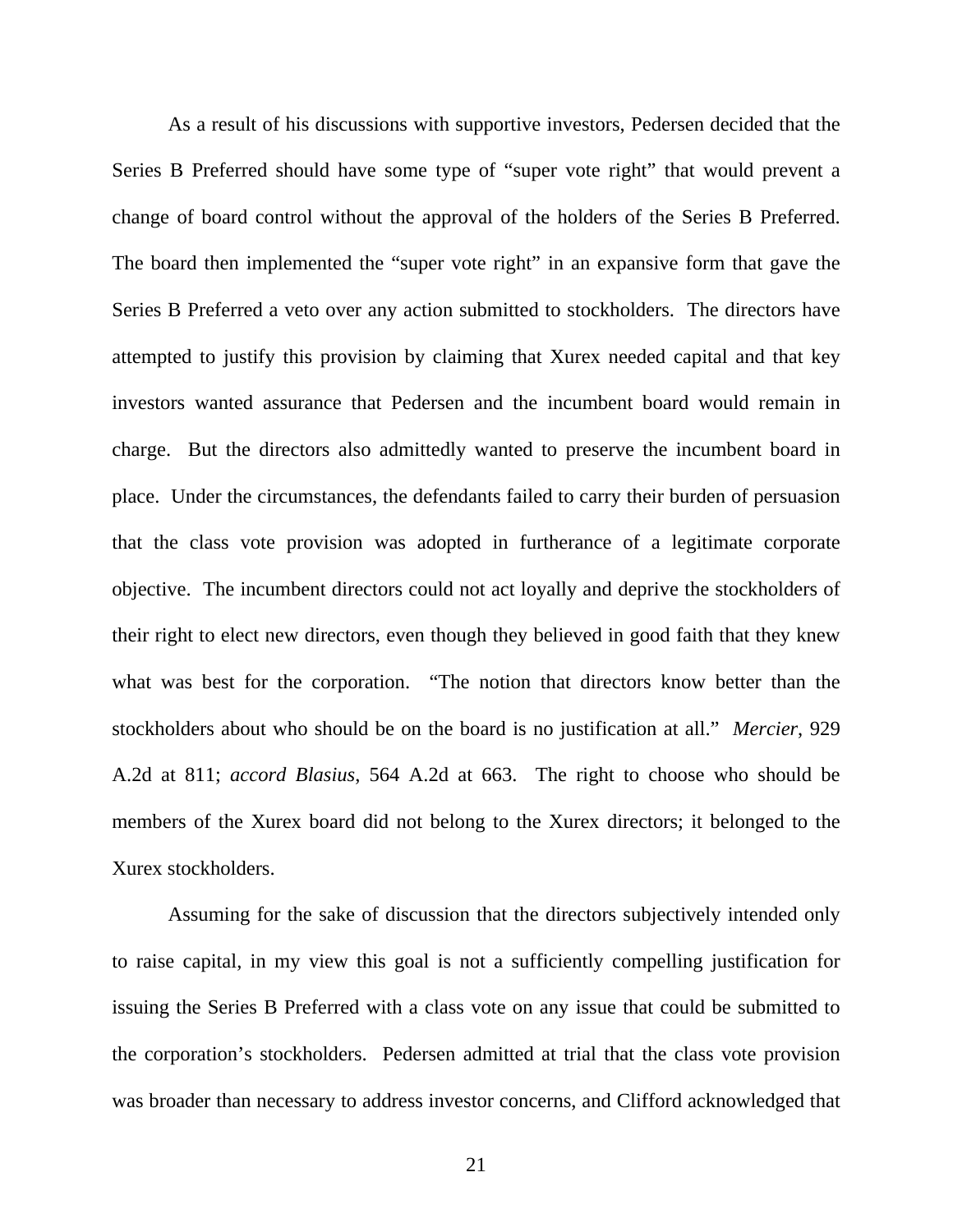the provision went beyond what was needed for stability. The bridge loan and Series B offering transferred negative control over Xurex to a handful of stockholders that included the defendant directors and holders whom they counted on for support. In return for negative control, the stockholders invested \$443,152. In connection with the Series B offering and issuance, the board valued the company at approximately \$3.2 million as of December 31, 2009. The board thus sold negative control for approximately 12.2% of its post-money valuation.

For similar reasons, the structure of the bridge loan solicitation and subsequent Series B offering was not sufficiently tailored to a capital-raising purpose. The initial bridge loan and each amendment were opened up to investors on a first-come, firstserved basis, and the board requested responses on an extremely abbreviated time frame. These features, combined with the absence of detail about the terms of the contemplated Series B Preferred, made it likely that the only stockholders to invest would be those who possessed or quickly established a mutually supportive relationship with incumbent management. Pedersen only disclosed the highly material information about the "super vote right" to favored, management-supporting stockholders. Other stockholders were not provided with this critical information. The right to convert the bridge loan into Series B Preferred at a 50% discount in turn helped assure that the favored stockholders from the bridge loan would own a majority of the Series B Preferred. Participation in the Series B Preferred offering was otherwise capped at \$50,000, which further reduced the likelihood that anyone other than bridge loan investors would obtain a majority of the Series B Preferred. Like the bridge loan, the Series B Preferred was offered on a first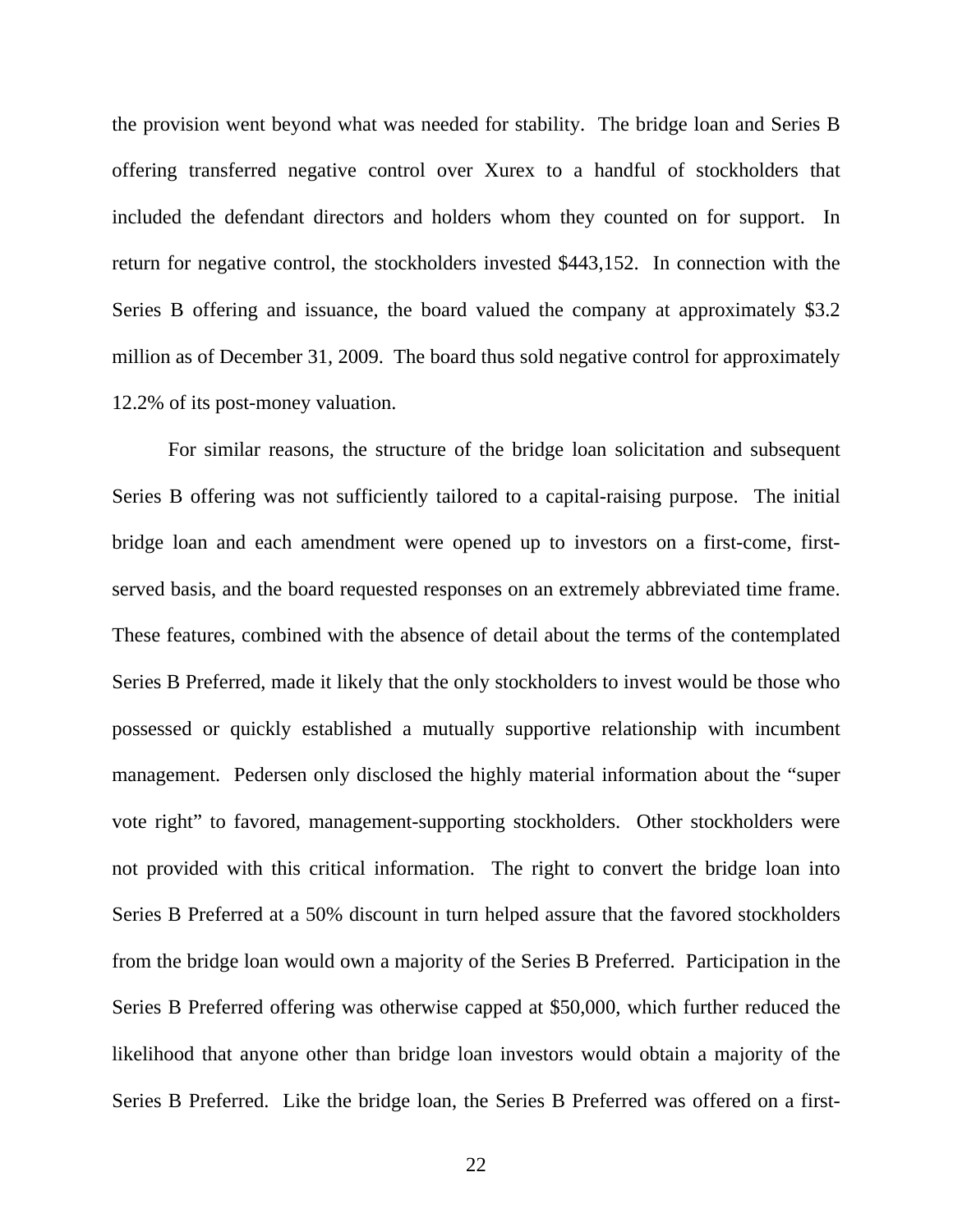come, first-served basis with short response deadlines. Accordingly, although the bridge loan and Series B Preferred issuance were structured in a manner nominally open to all stockholders, in reality the offerings delivered control of the class vote into friendly hands. To the extent this was a collateral consequence of a capital raise, the price paid by stockholders in the coin of voting rights was too high.

The defendant directors therefore breached their duty of loyalty by issuing the Series B Preferred. Despite this fiduciary failing, they have convinced me that they acted in good faith. To reiterate, they honestly believed that a period of "stability" (*i.e.*  entrenched incumbency) would be in the best interests of Xurex. "An inequitable purpose is not necessarily synonymous with a dishonest motive. Fiduciaries who are subjectively operating selflessly might be pursuing a purpose that a court will rule is inequitable." *Stahl v. Apple Bancorp, Inc.*, 579 A.2d 1115, 1121 (Del. Ch. 1990); *see Blasius*, 564 A.2d at 663 (concluding that good faith conduct constituted an unintentional violation of the duty of loyalty).

#### **B. The Equitable Defenses**

The defendants contend that the plaintiffs should be barred from challenging the validity of the class vote provision because of laches and unclean hands. Neither defense applies.

The defendants' effort to invoke laches fails because they have not attempted to demonstrate any prejudice they suffered from the purported delay. "Unlike a statute of limitations, which inherently focuses on the passage of time, laches depends on more than a showing of delay. A 'party must also prove that he has suffered actual prejudice or

23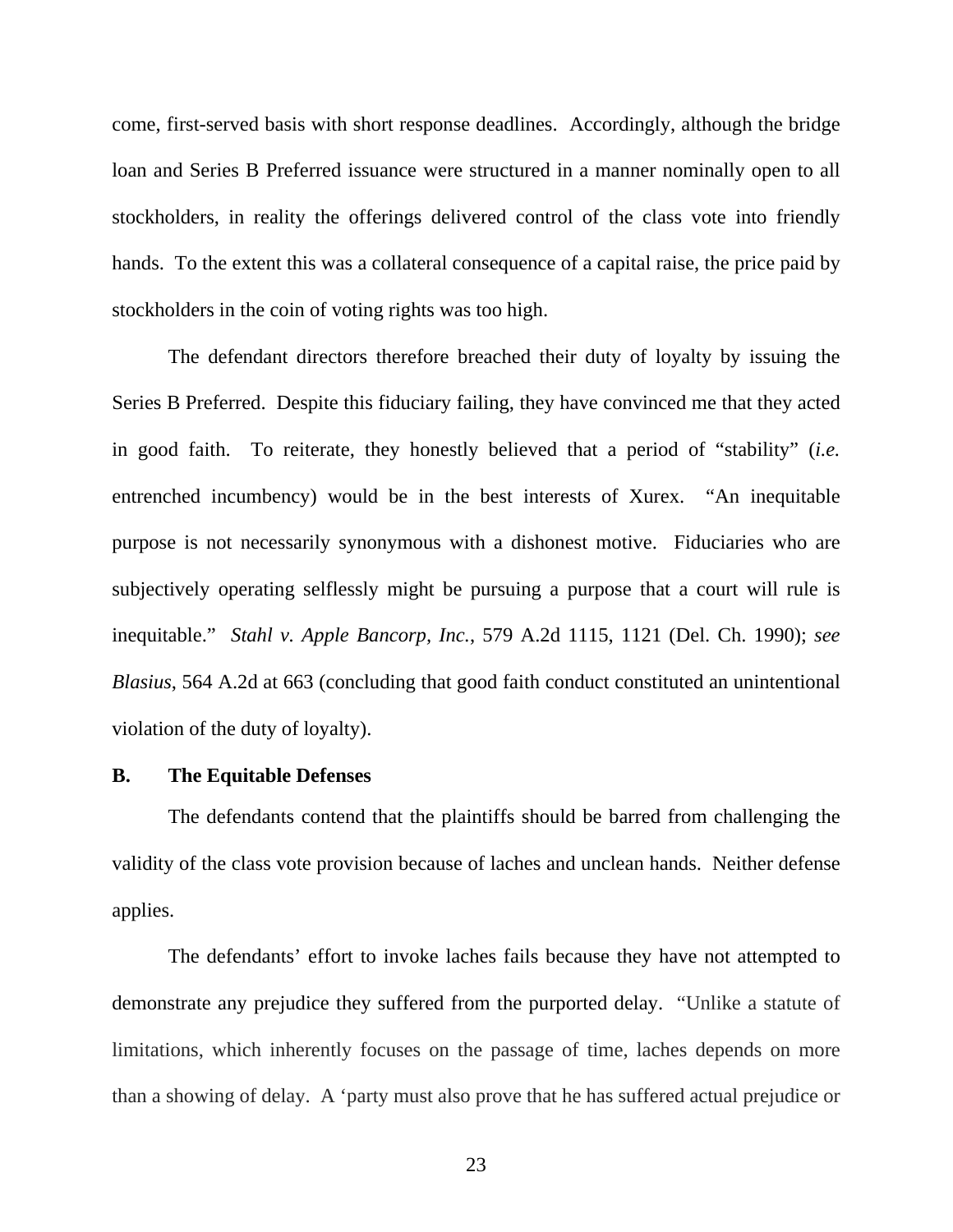injury as a result of the plaintiff's unreasonable delay.'" *Fike v. Ruger*, 754 A.2d 254, 262 n.5 (Del. Ch. 1999) (quoting Donald J. Wolfe, Jr. & Michael A. Pittenger, *Corporate and Commercial Practice in the Delaware Court of Chancery* § 11.06[b][3] (2010)).

The defendants' unclean hands defense observes that when negotiating the purchase of Gimvang's shares, Johnston and Jensvold bargained for a lower price by pointing out to Gimvang that his shares no longer gave him as great a degree of control over Xurex in light of the class vote provision. Relatedly, the defendants argue that Johnston offered to purchase \$1 million of Series B Preferred from the Company in December 2010. The defendants say that because Johnston and Jensvold took advantage of the Series B Preferred for their own benefit (or tried to) they cannot mount an equitable challenge. The factual underpinnings for these assertions were hotly disputed at trial. Whatever the merit of these arguments, I need not reach them because they do not apply to Rose or Holt, the other two plaintiffs in this action. Their participation as plaintiffs supports relief regardless of any defense against Johnston.

#### **III. REMEDY**

Because the defendants adopted the class vote provision in breach of their duty of loyalty, the holders of the Series B Preferred are not entitled to a class vote in connection with the removal of the incumbent board and the election of a new slate by written consent. Any further remedy must await a plenary action. *See Genger v. TR Investors, LLC*, \_\_\_ A.3d \_\_, \_\_\_, 2011 WL 2802832, at \*13 (Del. July 18, 2011) ("A Section 225 proceeding is summary in character, and its scope is limited to determining those issues that pertain to the validity of actions to elect or remove a director or officer."). The